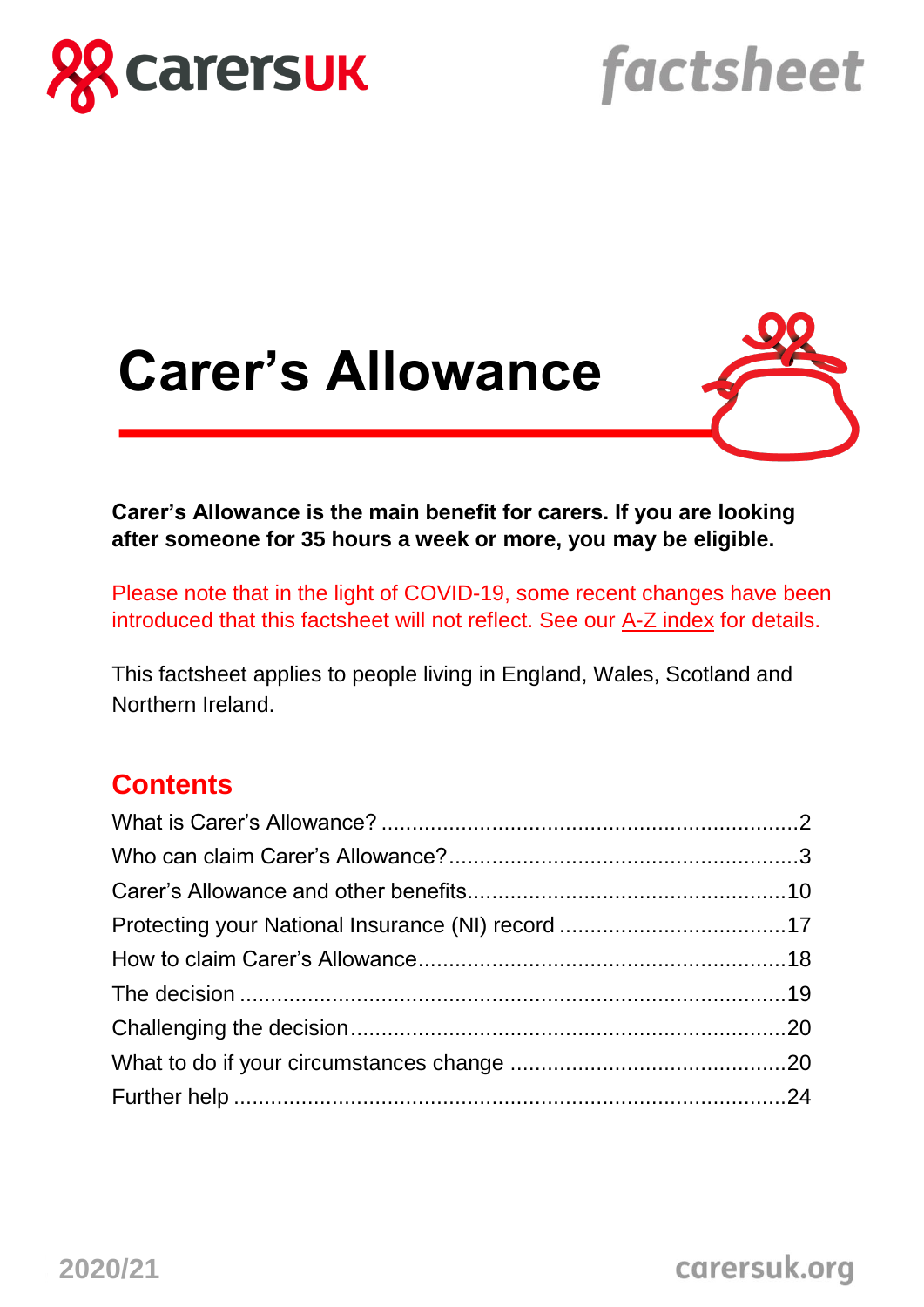# **What is Carer's Allowance?**

Carer's Allowance is the main benefit for carers. If you can be paid Carer's Allowance it is £67.25 a week. The amount paid is reviewed each year in April, but isn't necessarily increased. If you are getting certain other benefits, including a State Pension, then you may not be able to be paid Carer's Allowance, although it may still be worth you making a claim – see page 10 for further information.

Carer's Allowance is also not a means-tested benefit and so is not based on your and any partner's income and capital. However, there is a cap on how much you can earn from work and still be entitled to Carer's Allowance – see page 7 for further information.

Carer's Allowance is taxable. However, carers will only have to pay tax if they have other sources of taxable income such as occupational or personal pensions or part-time earnings, and if this combined income takes them over the threshold for paying tax. Carer's Allowance on its own is below this threshold. If you are paid Carer's Allowance, it will count as income when your means-tested benefits are calculated. However your means-tested benefit calculations will include a carer premium, carer addition or carer element. See page 13 for further information.

**Note:** for carers only in *Scotland*. In 2018, the Scottish Government introduced an extra Carer's Allowance Supplement payment, which is an extra payment for people in Scotland who get Carer's Allowance on a particular date. Carer's Allowance Supplement is paid twice a year as a lump sum.

The next two rounds of payments are likely to be:  $*$ £230.10 in June 2020 – you'll receive this payment if you were receiving Carer's Allowance in mid April.  $*$ £230.10 in December 2020 – you'll receive this payment if you were receiving Carer's Allowance in mid October.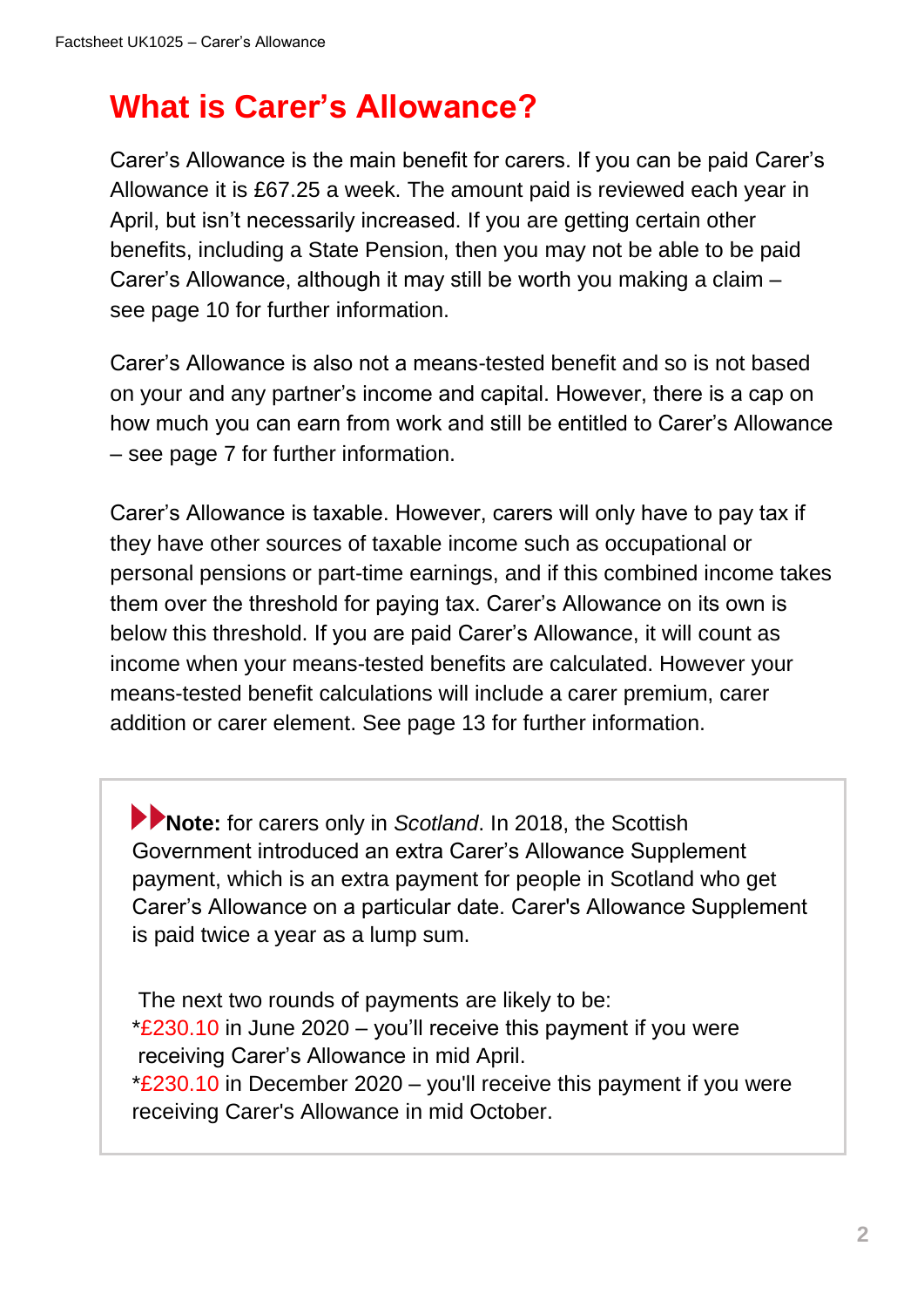The exact dates for June and December will be confirmed later this year and will be available on our Carers Scotland website. If you're due to get a payment, you'll get a letter from Social Security Scotland before the payment is made. You must get Carer's Allowance to get Carer's Allowance Supplement.

You will not get Carer's Allowance Supplement if you have an underlying entitlement to Carer's Allowance. Carer's Allowance Supplement will not affect your other benefits or tax credits. You do not need to tell the Department of Work and Pensions (DWP) or your council about this payment. Like Carer's Allowance, Carer's Allowance Supplement is taxable. If you're aged 16-18 and don't qualify for either, you could see if you qualify for a Young Carer Grant: see [carersuk.org/Scotland/help](https://www.carersuk.org/Scotland/help-and-advice/social-security/young-carers-grant)[and-advice/social-security/young-carers-grant](https://www.carersuk.org/Scotland/help-and-advice/social-security/young-carers-grant)

# **Who can claim Carer's Allowance?**

Not every carer can get Carer's Allowance. You may be eligible if you meet all the following conditions:

- you look after someone who gets a qualifying disability benefit
- you look after that person for at least 35 hours a week
- you are aged 16 or over
- **>** you are not in full-time education
- you don't earn over £128 a week (after deductions)
- you satisfy UK residence and presence conditions

These conditions are explained in more detail in the following pages:

### You look after someone who gets a qualifying disability benefit

This means the person you are looking after has to be getting:

**The middle or the higher rate of the care component of Disability Living** Allowance (DLA) or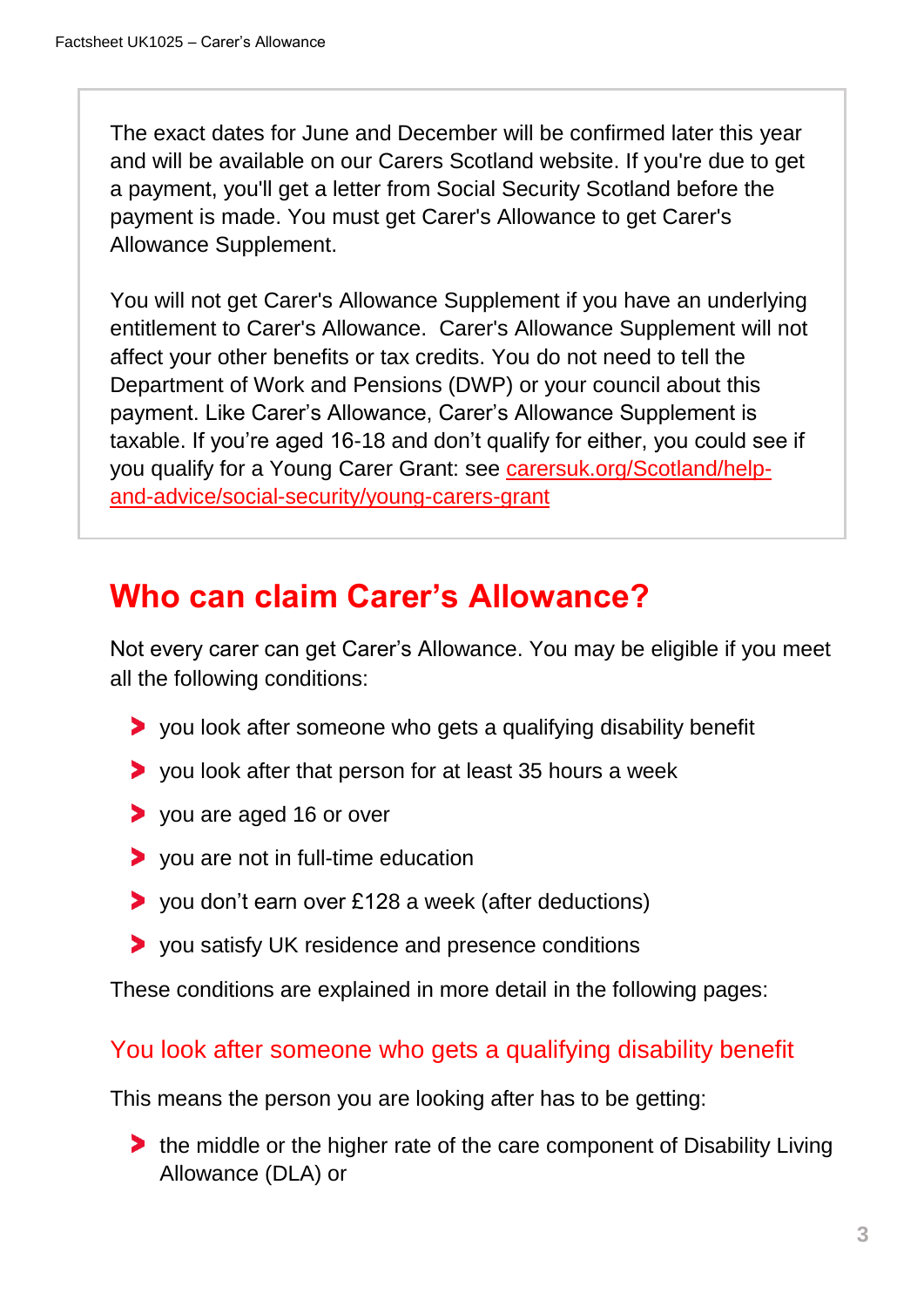- either rate of the daily living component of Personal Independence Payment (PIP) or
- **EXAM** either rate of Attendance Allowance or Constant Attendance Allowance of the normal maximum rate paid with the Industrial Injuries or War Pensions schemes or
- **Armed Forces Independence Payment.**

**Note:** If the person you are looking after does not get one of these benefits, then they may be able to make a claim for one.

If they are aged under 16, they could claim DLA; if they are aged 16 to State Pension age, they could claim PIP; or if they are aged State Pension age or over, they could claim Attendance Allowance. For more information on these benefits visit [carersuk.org/benefits](https://www.carersuk.org/help-and-advice/financial-support/help-with-benefits)

(In *Northern Ireland* some measures have been put in place to support anyone who received DLA and is financially worse off after they have been assessed for PIP, or where a carer has lost their Carer's Allowance as a result. For more information, contact Carers Northern Ireland: 028 9043 9843 / advice@carersni.org or the Welfare Changes Helpline 0808 802 0020.)

#### You look after that person for at least 35 hours a week

The 35 hours can include:

- If time spent physically helping the person
- If time you spend 'keeping an eye' on the person, eg preventing them coming to harm by walking out of the house
- If time spent doing practical tasks for the person, eg cooking
- If time taken doing practical tasks, even if you don't do them in the presence of the person, may also count (for instance, if you look after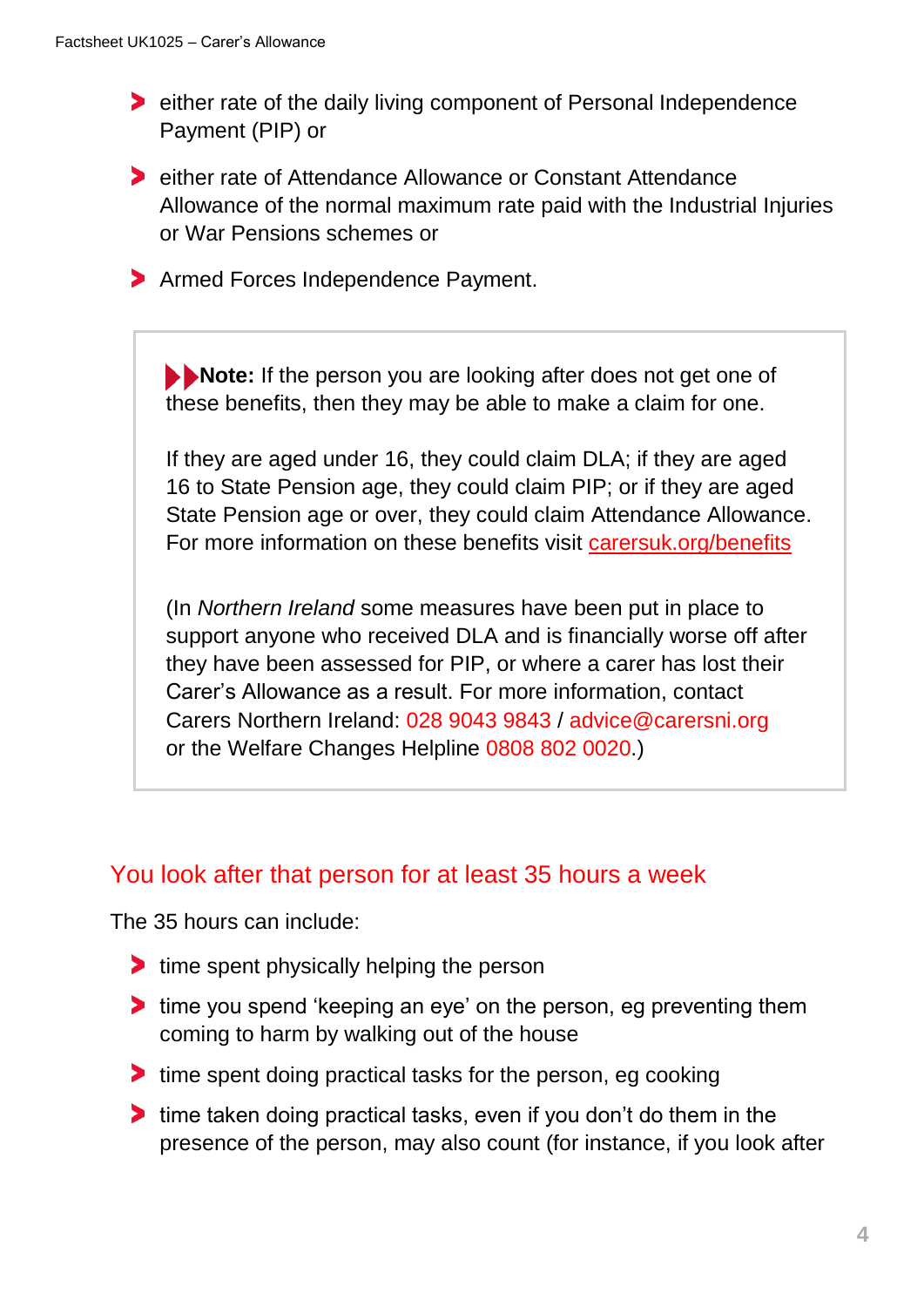someone who visits you regularly for the care they need, time spent preparing for the visit or cleaning up afterwards should count).

You must provide 35 hours of care for every week you claim Carer's Allowance (the 35 hours can be at any time of the day or night). For Carer's Allowance, a week runs from Sunday to Saturday. You cannot average out your hours over a number of weeks. However you are allowed certain breaks in care – see page 21 for further details.

You cannot add together the time you spend caring for different people to make up the 35 hours. If you care for more than one person, you must choose which person you claim for, as you can only get one payment of Carer's Allowance.

Similarly, if you share the caring role with another person, and you both provide at least 35 hours of care every week, only one of you can claim Carer's Allowance. You need to decide between you who should make the claim. The other person should seek advice about the benefits they can claim, and may be able to claim Carer's Credit for the time they are caring – see page 17 for further details.

If the person you are looking after is also caring for someone else, you can both claim Carer's Allowance for looking after different people as long as you both meet the criteria. This also applies if you are caring for each other.

### You are aged 16 or over

You can make a claim up to three months before your 16th birthday, although the benefit will only be paid from the day you become 16.

### You are not in full-time education

The meaning of 'full-time education' is complicated and may depend on a number of factors including the type of course you are doing. Your course is likely to be considered 'full-time' if:

your university, school or college describe the course as full-time (however some courses classed as 'full-time' may in fact not be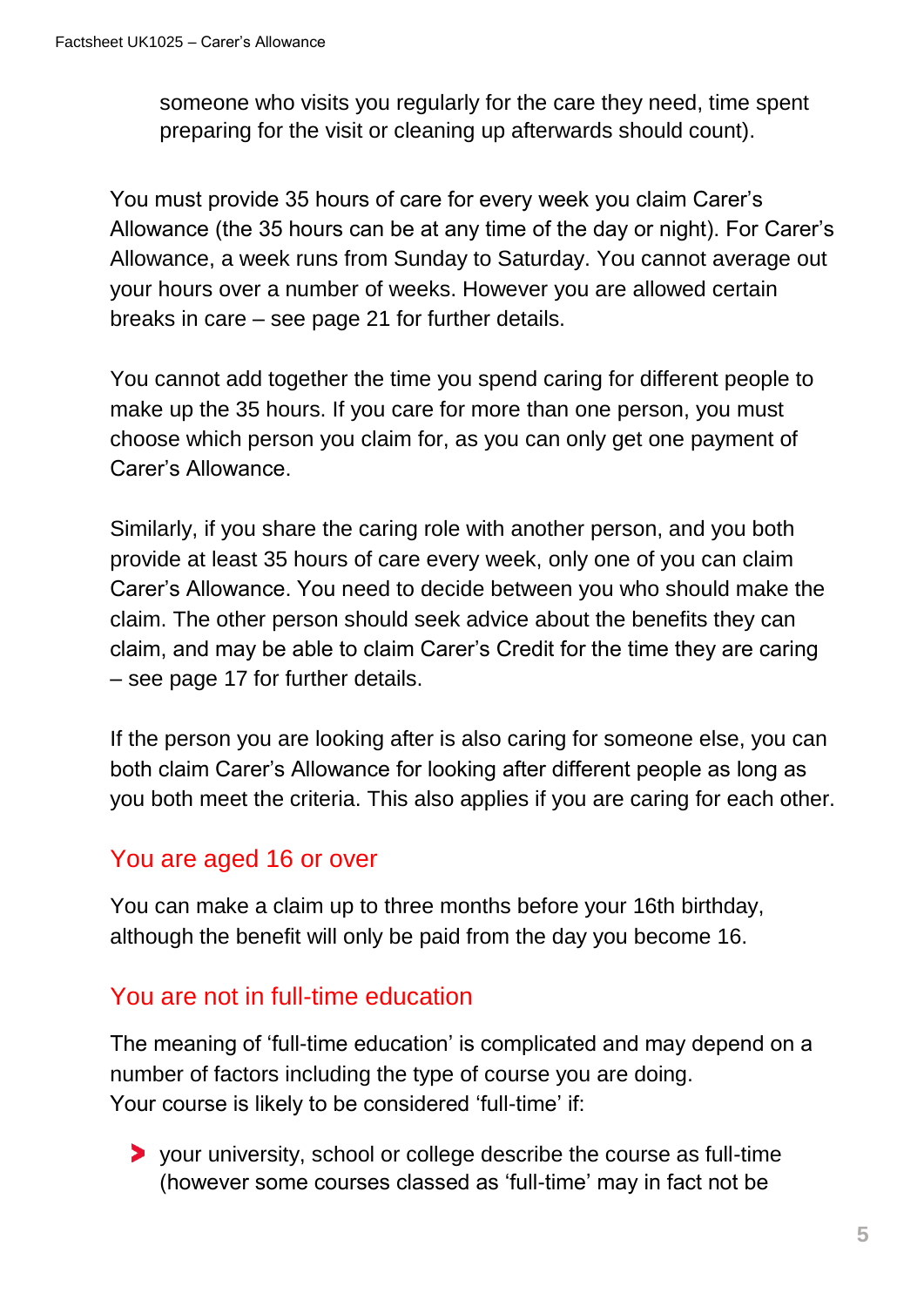considered to be 'full-time' if the supervised study is for less than 21 hours a week) or

you are required to do 21 hours a week or more of study (even if your university, school or college does not describe your course as fulltime).

When calculating the 21 hours, you include only hours spent in 'supervised study'. You don't include any time spent on unsupervised study on or off the premises of the university, school or college.

Supervised study does not depend on whether your supervisor (ie teacher, tutor, lecturer) is present with you. If your study is undertaken to meet the reasonable requirements of your course, it normally counts as supervised study, regardless of whether that study is undertaken on or off the premises of the university, school or college.

If you are in part-time education, your university, school or college will need to provide written evidence that your course requires under 21 hours' participation per week.

If you are in full-time education, you won't be able to get Carer's Allowance during 'temporary absences' from your course, including holiday periods.

- If you have simply stopped attending your course (but not abandoned or been dismissed from it) this is likely to be considered a temporary absence.
- If you're not attending because of an agreement between you and your university, school or college, the decision maker has to decide whether this agreed break is sufficient enough to mean you are no longer actively pursuing your course of study (in which case it would not be a 'temporary absence' and so would not prevent you from being entitled to Carer's Allowance).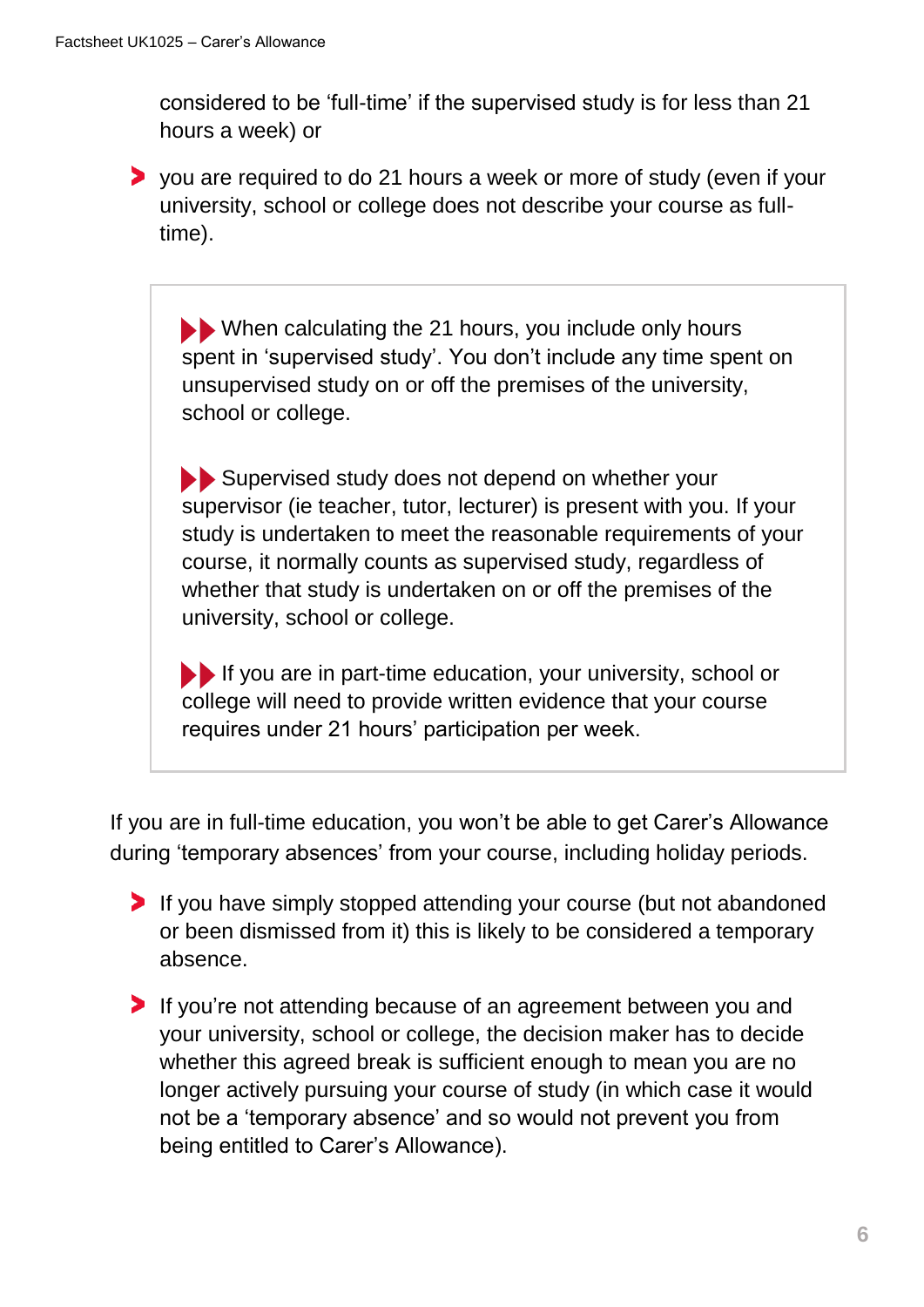For example, they would look at:

- whether you can still access funding for your studies
- whether you can still access learning materials.

It can sometimes be difficult to tell if your course should be considered fulltime or part-time, or if your absence is temporary or not. See our Further Help section for more guidance.

# You don't earn over £128 a week (after deductions)

If you are in paid work (including self-employment) you cannot get Carer's Allowance if you earn more than £128 a week (after deductions).

If you are in employment and are paid the same amount each month, your monthly earnings are normally multiplied by 12 months to get a yearly figure and then divided by 52 weeks to get a weekly figure.

If you are in employment and have fluctuating earnings, it is possible for your earnings to be averaged out over a recognisable cycle of work or over five weeks. The Carers Allowance Unit or the Disability and Carers Service (in Northern Ireland) can offer more guidance on this. See Further Help for contact details.

If you are in self-employment, your average weekly earnings are normally calculated by looking at a specific trading period, which is normally a year. However if you have only recently started your self-employment, or if there has been a change in your circumstances, then a different period more representative of your average weekly earnings can sometimes be used.

The following amounts are deducted from your gross weekly earnings (if you are in employment) or your net profit (if you are in self-employment) before your earnings are taken into account for Carer's Allowance:

- > Income Tax
- **National Insurance**
- half of your contributions towards an occupational/personal pension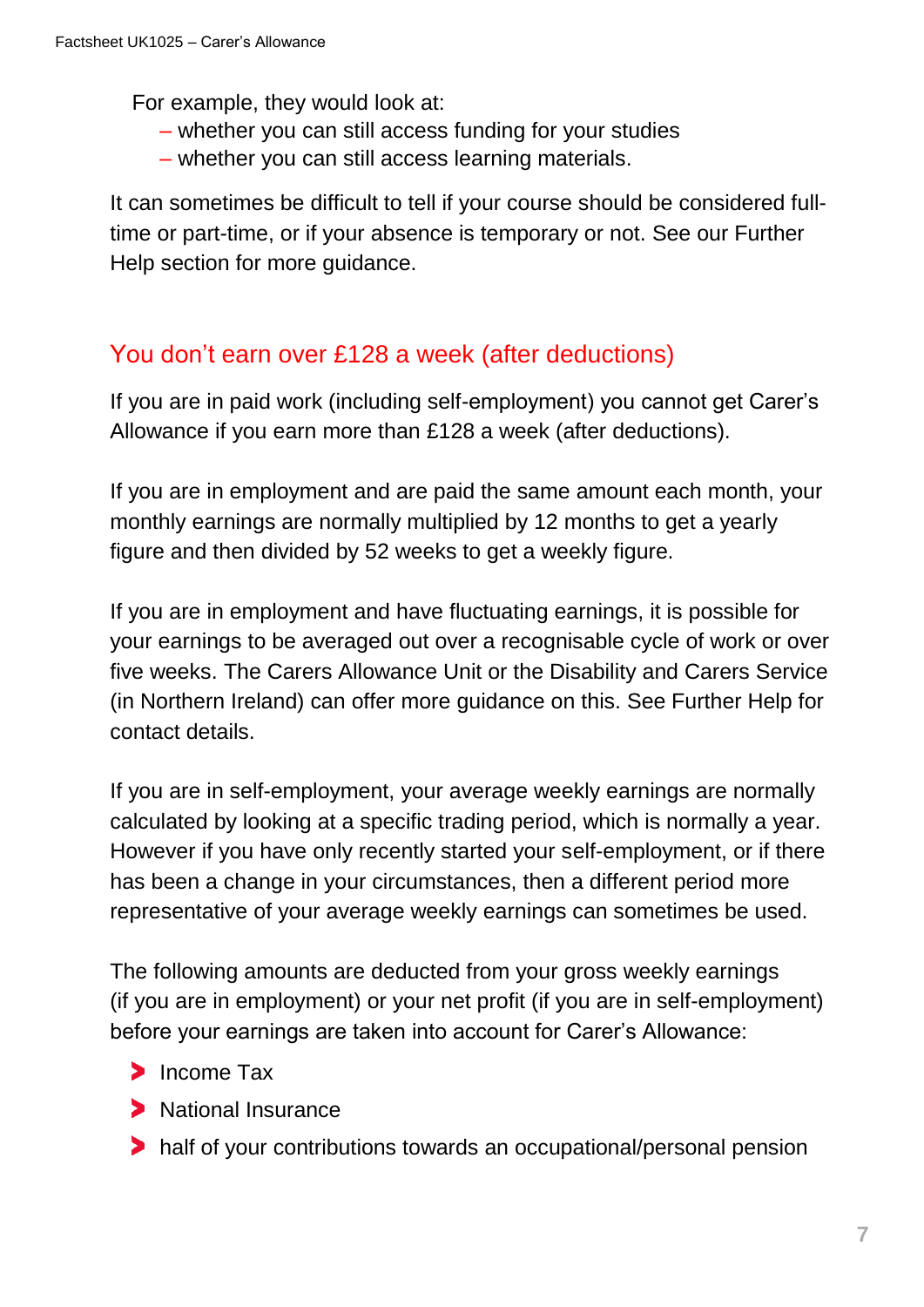You can also deduct expenses that are incurred '*wholly and exclusively for the purposes of the business*', in the same way that you can for income tax purposes.

If, because of your work, you have to pay for someone to look after the person you care for, or a child under 16 who you or your partner get Child Benefit for, you can deduct those payments from your earnings up to the value of half your earnings (after the above deductions if they apply).

However, this will not apply if the person you are paying is a close relative of either yourself or the person you are looking after (a close relative is a spouse, partner or civil partner, parent, son, daughter, brother or sister).

> **Example:** If you earn £130 a week (after tax and national insurance) you will not be entitled to Carer's Allowance. However, if you put £10 a week into a pension, half of the £10 can be deducted from your earnings.

> Your earnings for Carer's Allowance would therefore be £130 **–**  $£5 = £125$  a week. As this is not over the earnings limit, you could claim Carer's Allowance.

Occupational or personal pensions do not count as earnings and you can be paid Carer's Allowance in addition to these.

If you do receive taxable income, such as occupational or personal pensions or part-time earnings, you should inform the tax office about your Carer's Allowance, because it is a taxable benefit.

One exception to the earnings rule is that if you are working during an allowed break in care, and are still receiving Carer's Allowance, your earnings are ignored – see page 20 for details on breaks in care.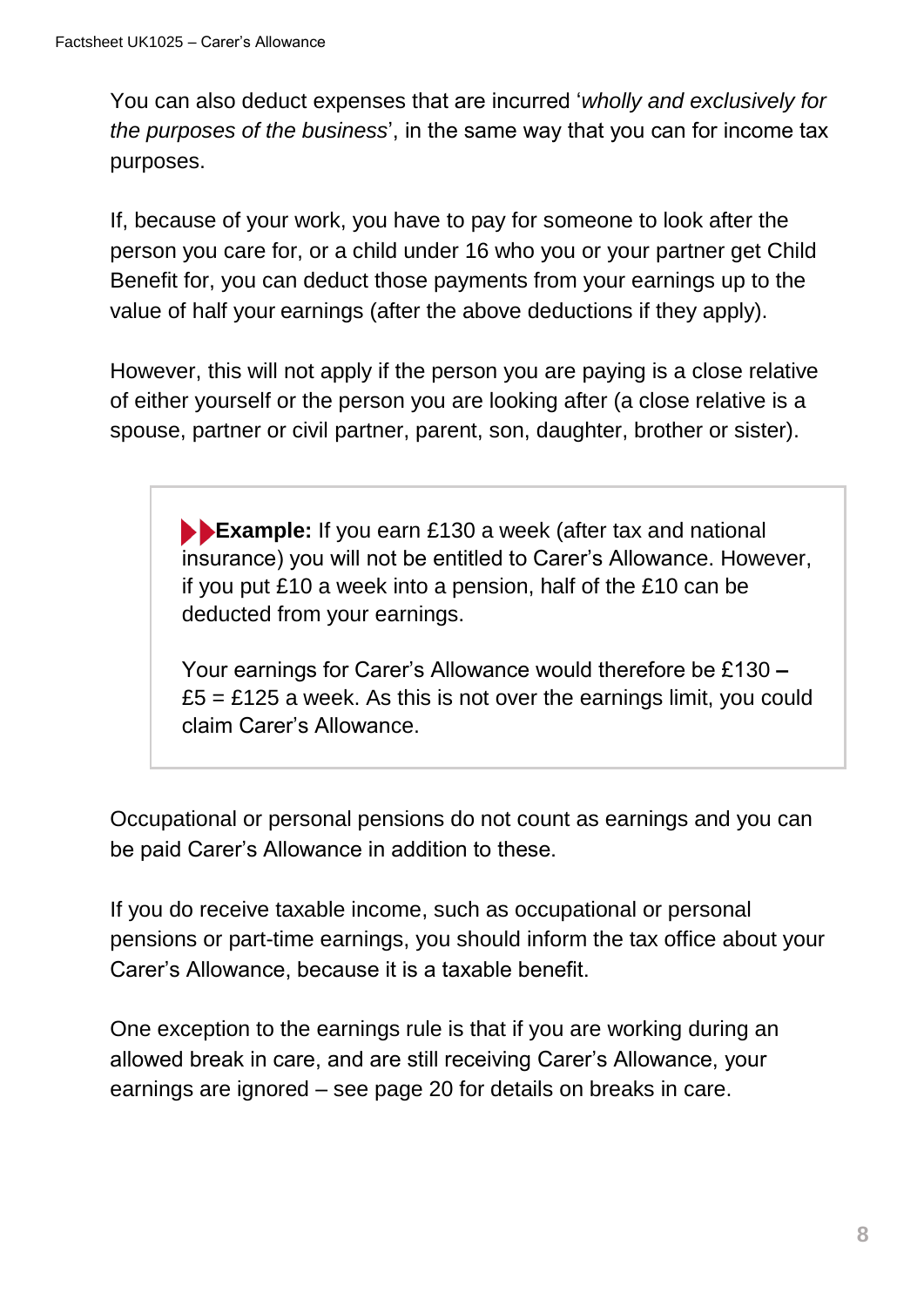# You satisfy UK residence and presence conditions

To satisfy the residence and presence tests, you must meet both of the following conditions:

- you must have been present in Great Britain (which for this purpose also includes Northern Ireland) for 104 out of the 156 weeks before claiming (two out of the last three years)
- you must be habitually resident.

'Present' means physically present in Great Britain. Some people may be treated as being in Great Britain while abroad, eg members of the armed forces.

The past presence test does not apply to people recognised as refugees and their families. Special rules apply to countries in the European Economic Area (EEA) and several others who Britain has agreements with. If you think this applies to you, you should seek advice. The AIRE Centre can provide advice on individual rights in Europe and can be contacted on 020 7831 4276 or by email at [info@airecentre.org.](mailto:info@airecentre.org)

The habitual residence test is a test to see if you normally live in the United Kingdom, the Channel Islands, the Republic of Ireland or the Isle of Man. The test will be applied if you have been living abroad.

There is no precise legal definition of 'habitual residence'. Relevant factors are where you normally live, where you expect to live in future, your reasons for coming to this country, the length of time spent abroad before you came here, and any ties you still have with the country where you have come from.

You cannot usually get Carer's Allowance if you have immigration restrictions on your stay in the UK (eg you are not allowed to claim public funds which include most welfare benefits and housing and homelessness services).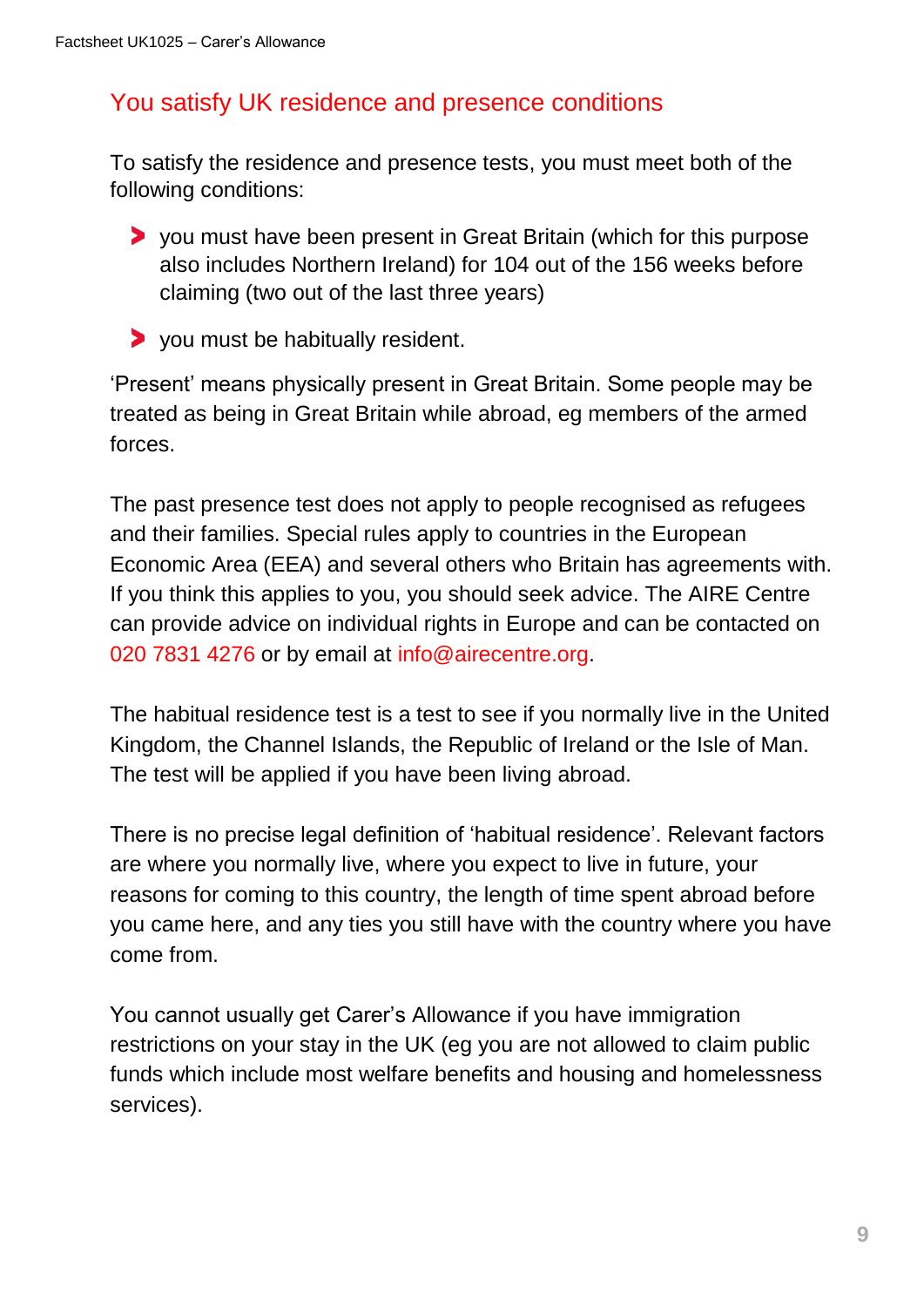If this is the case, seek advice before claiming because a claim for Carer's Allowance could affect your future right to remain in the UK. You may be able to get free immigration advice from your local Law Centre. Find out more at [www.lawcentres.org.uk.](https://www.lawcentres.org.uk/) Alternatively, you can search for local legal aid immigration advice at [find-legal-advice.justice.gov.uk](https://find-legal-advice.justice.gov.uk/) or [www.lawsoc-ni.org/solicitors](https://www.lawsoc-ni.org/solicitors) in Northern Ireland.

# **Carer's Allowance and other benefits**

# Overlapping benefits

You cannot usually be paid Carer's Allowance if you receive one or more of the following benefits:

- State Pension
- **Contributory Employment and Support Allowance**
- **Incapacity Benefit**
- **Maternity Allowance**
- Bereavement or widow's benefits
- Severe Disablement Allowance
- Contribution-based Jobseeker's Allowance

This is because of the 'overlapping benefits' rules.

This means that if you are getting more than the amount of Carer's Allowance from one of the above benefits, you cannot be paid Carer's Allowance, however you can still claim an 'underlying entitlement' to Carer's Allowance.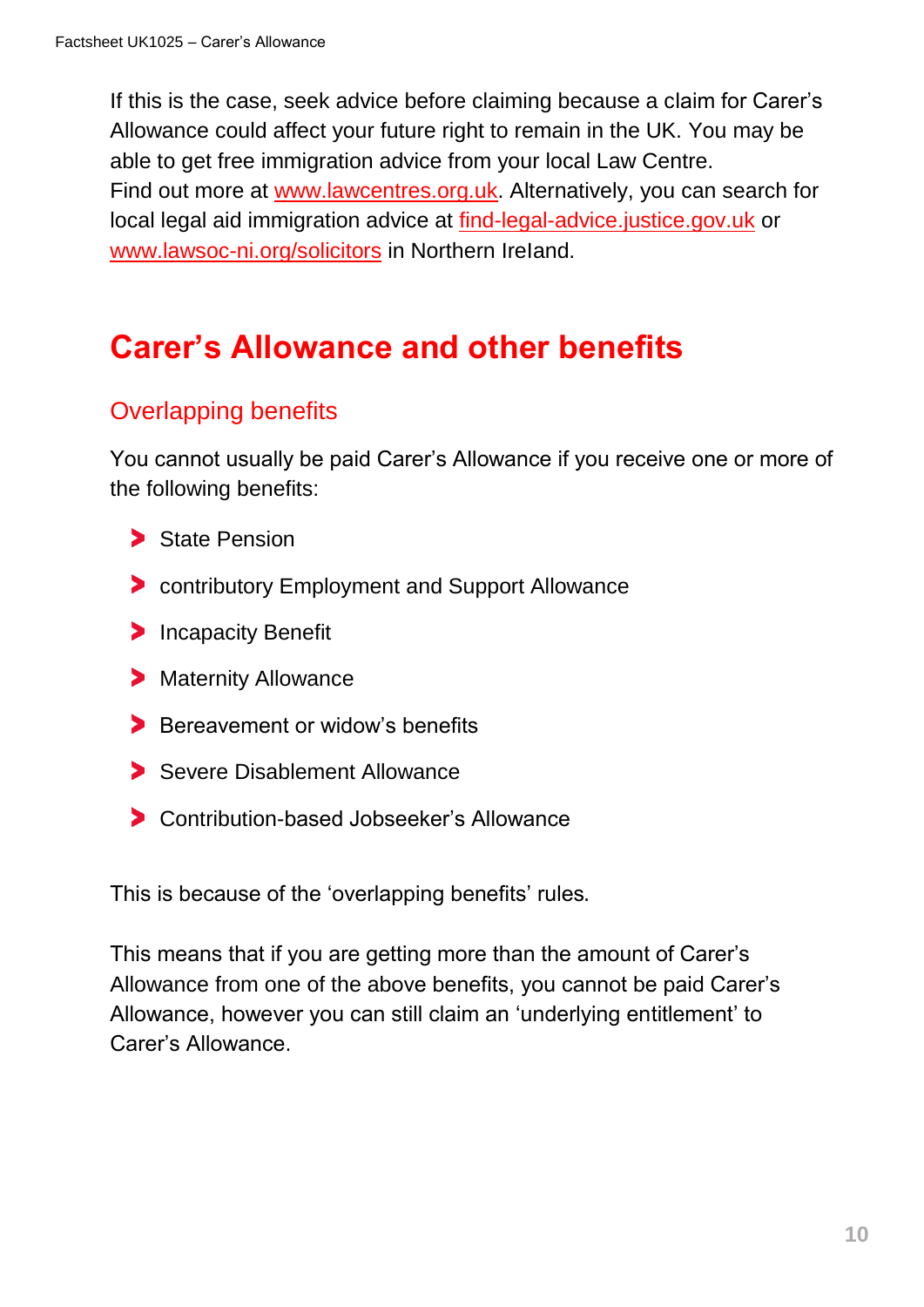To receive an 'underlying entitlement' to Carer's Allowance you still have to make a claim and meet all the other conditions of entitlement. Having an 'underlying entitlement' to Carer's Allowance can increase any meanstested benefits you are already getting or might mean you become entitled to means-tested benefits for the first time. This is because the carer premium, carer addition or carer element can be included in the calculation for means-tested benefits – see page 13 for further details.

However, if any of the benefits listed above are paid at less than the amount of Carer's Allowance, you could be paid a small amount of Carer's Allowance on top of the other benefit you get.

### State Pensions

While there is no upper age limit for claiming Carer's Allowance, payment of Carer's Allowance usually stops when you reach retirement age because your State Pension will be paid instead (unless your State Pension is less than the amount of Carer's Allowance, in which case you could continue to be paid a small amount of Carer's Allowance). This is because of the 'overlapping benefits' rules.

However, you may still be able to get some extra money in recognition of your caring role, because you can still have an 'underlying entitlement' to Carer's Allowance.

It is therefore worth getting a benefit check if you are about to get your State Pension and want to know whether this 'underlying entitlement' will financially benefit you, or if you are already getting your State Pension and want to know whether it is worth claiming this 'underlying entitlement' to Carer's Allowance.

Although you could ask to carry on being paid Carer's Allowance instead of getting your State Pension straight away (ie you could defer your pension) you will not build up any extra pension during that time. If you are considering deferring your pension you may want to seek advice. See the Further Help section.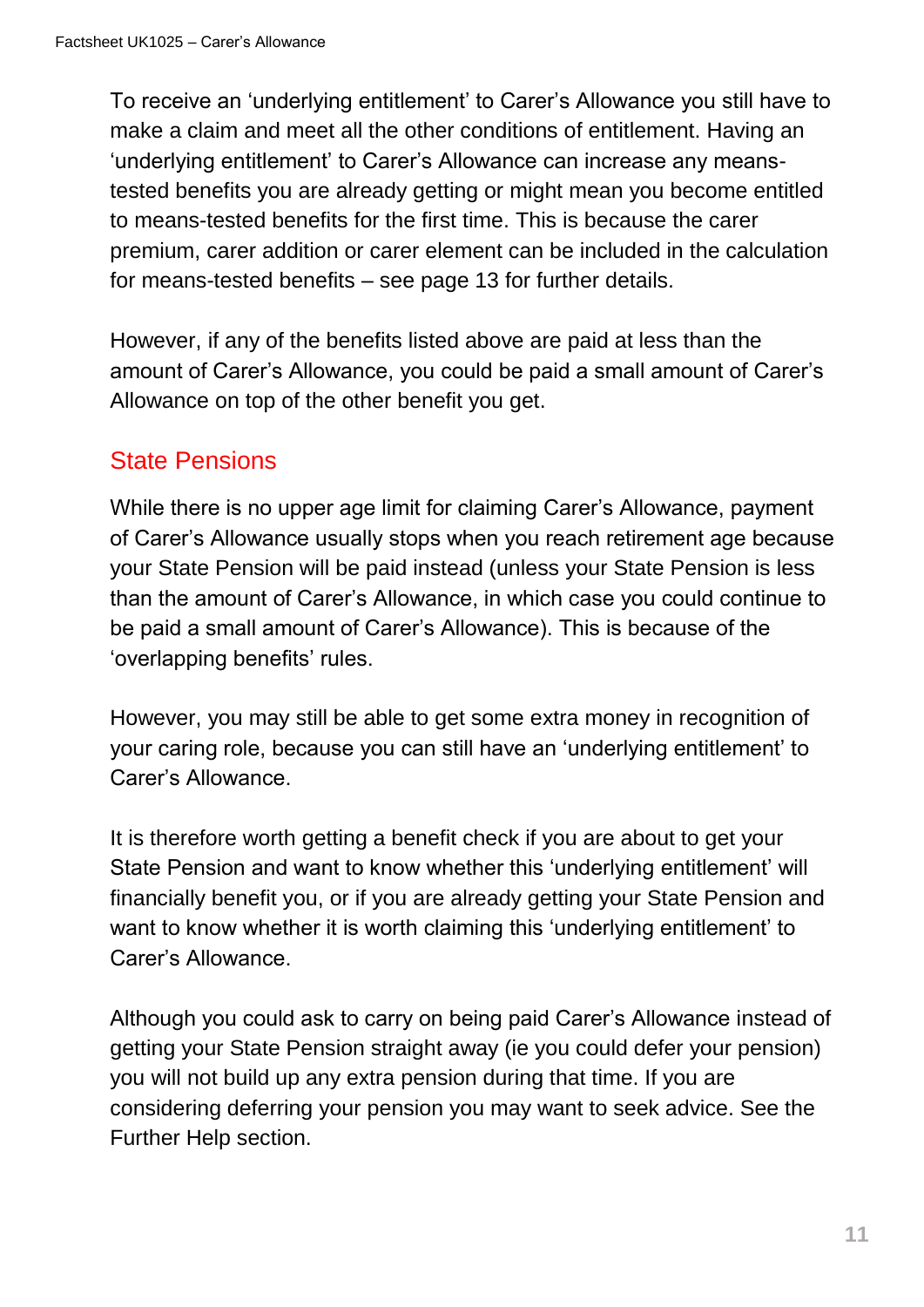If you are not getting your State Pension but your partner is getting a State Pension which includes an extra amount for you (called the 'adult dependent addition'), you can claim Carer's Allowance, but the amount your partner gets for you will be affected.

If the amount of Carer's Allowance paid is higher than or equal to the amount your partner gets for you, then the 'adult dependent addition' will not be paid. If the Carer's Allowance amount is lower than the amount your partner gets for you, your partner can be paid the difference through the 'adult dependent addition'.

**Example**: Rahila, 65, looks after her husband, Saajid, 66, who gets the lower rate of Attendance Allowance (£59.70 a week). They both get a State Pension (one of £130 a week and one of £120 a week) and as they have no other income or savings, they also get Guarantee Pension Credit of £15.20 a week.

Their total weekly income is £324.90 a week. Rahila then makes a claim for Carer's Allowance. She is told that she cannot be paid Carer's Allowance as she is getting her State Pension, but that she does meet all the criteria so has an 'underlying entitlement'.

Rahila informs the Pension Credit department of this and asks for a carer addition (which is £37.50 a week) to be included in their Pension Credit award.

Rahila and Saajid's income increases by £37.50 a week to £362.40:

- State Retirement Pension x 2 £250
- Attendance Allowance £59.70
- Pension Credit (including carer addition) £52.70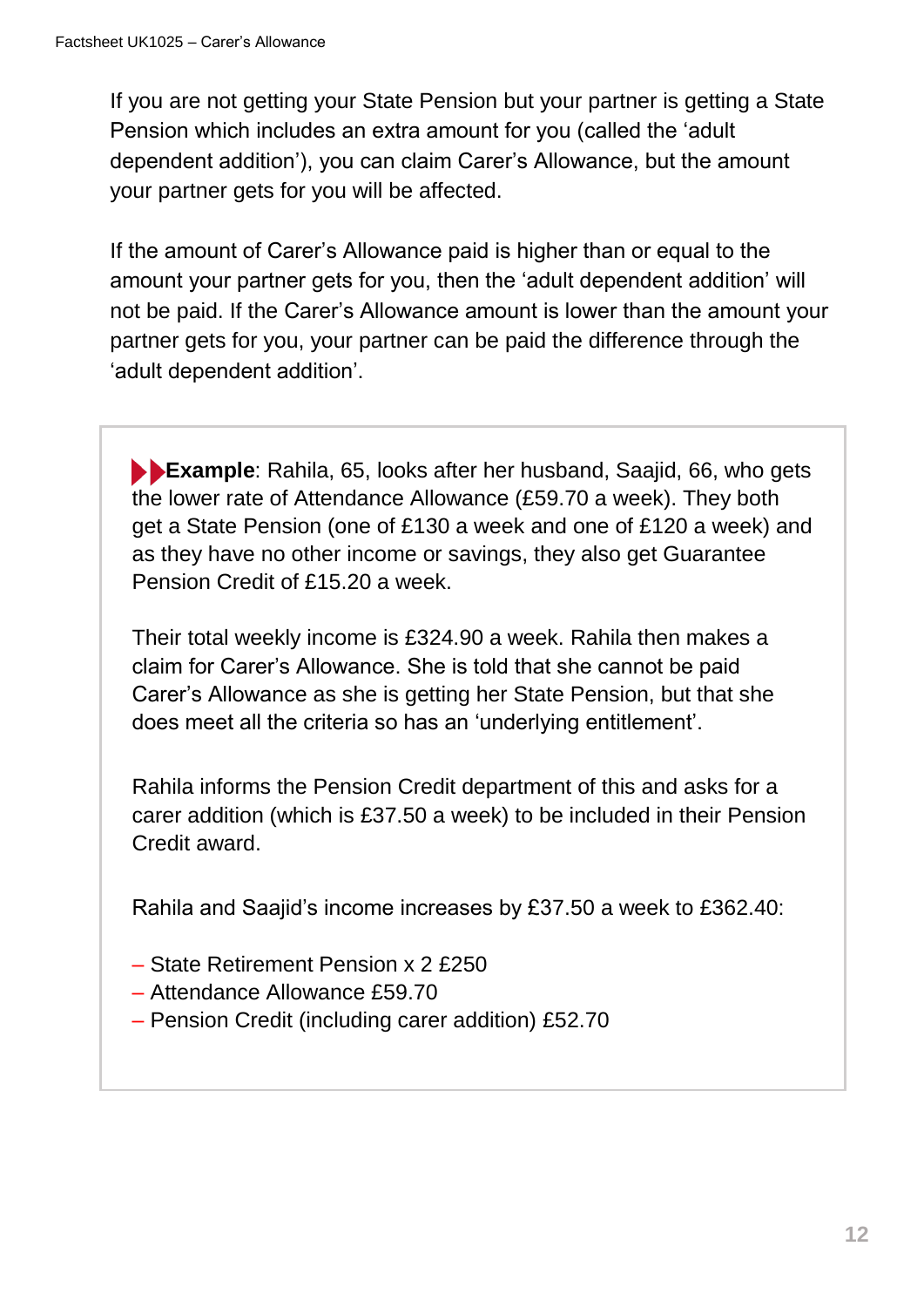## Means-tested benefits

If you are paid Carer's Allowance, it will count as income when your means-tested benefits are calculated. However your means-tested benefit calculations will include a carer premium, carer addition or carer element.

The **carer premium** is an extra amount of money included in the calculation of Income Support, income-based Jobseeker's Allowance, income-related Employment and Support Allowance, Housing Benefit, and Council Tax Reduction (Rate Relief in Northern Ireland).

The **carer addition** is an equivalent amount paid with Pension Credit.

The **carer element** is an equivalent amount paid with Universal Credit.

The carer premium and carer addition are both worth £37.50 a week. The carer element is worth £162.92 a month (approx. £37.50 a week). What this means in practice is that if you are paid Carer's Allowance and are already getting a means-tested benefit, your means-tested benefit will decrease slightly, but overall you are likely to be better off by the amount of the carer premium, carer addition or carer element.

**Note:** Universal Credit is a means-tested benefit for working age people that is being gradually introduced. It replaces Income Support, income-based Jobseekers Allowance, income-related Employment and Support Allowance, Housing Benefit, Child Tax Credit and Working Tax Credit.

If you are not already receiving these, then you would generally need to claim Universal Credit. Universal Credit is being rolled out gradually so when you will be affected will depend on where you live and your circumstances. For more information on Universal Credit visit [carersuk.org/universal-credit](https://www.carersuk.org/help-and-advice/financial-support/help-with-benefits/universal-credit)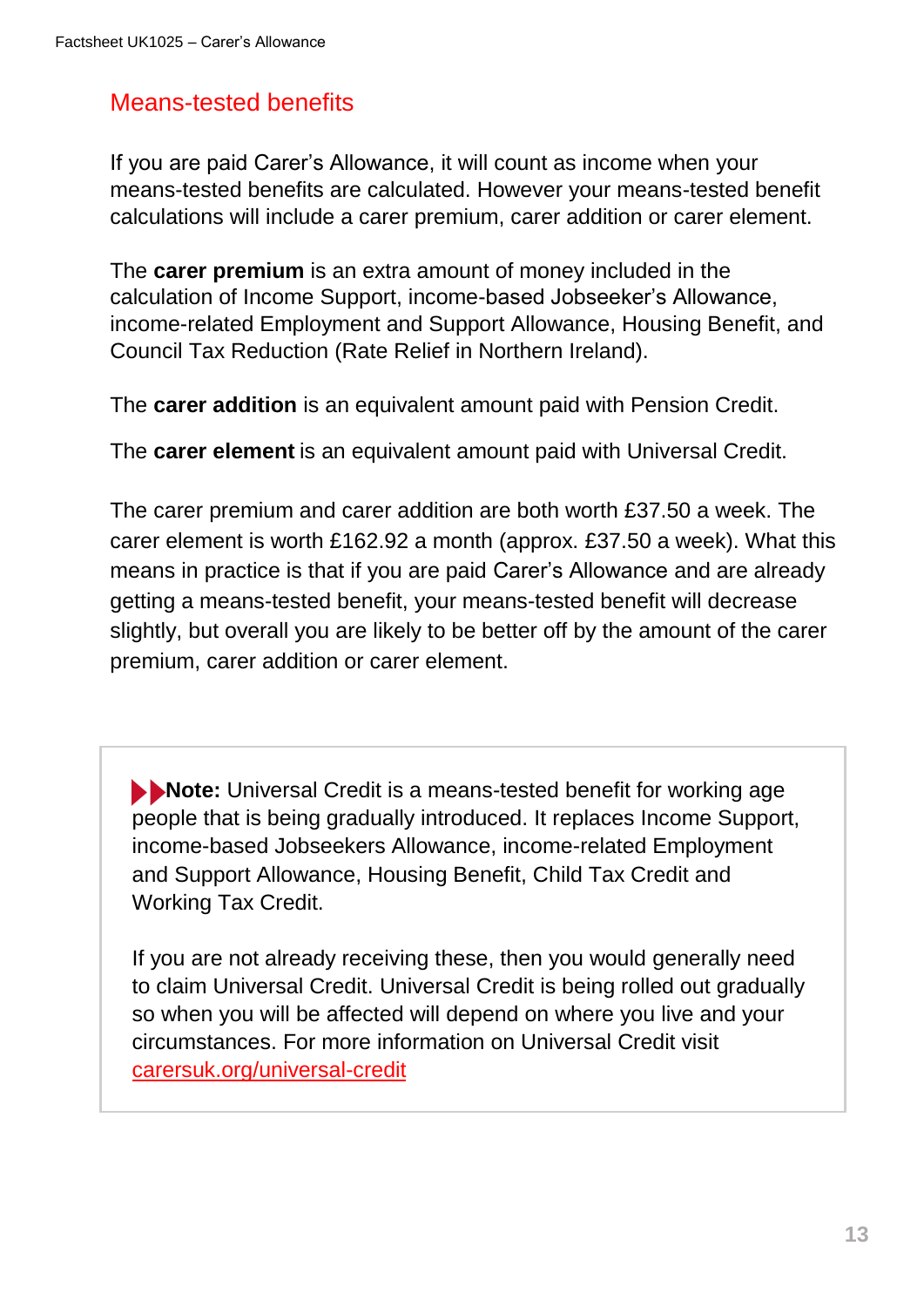If you are not paid Carer's Allowance because you are being paid another benefit that overlaps with it, you can still get the carer premium or addition as you have an 'underlying entitlement' to Carer's Allowance (see page 11).

If you meet the criteria for Carer's Allowance (or would do so but for the fact that your earnings are too high) you can still get the carer element in Universal Credit even if you don't make a claim for Carer's Allowance.

When you are awarded Carer's Allowance or the 'underlying entitlement' to Carer's Allowance, let the relevant means-tested benefit department know so that the carer premium, carer addition or carer element can be included in your benefit calculation. The carer premium, carer addition or carer element can be backdated to the date your Carer's Allowance was backdated to. The contact details for the relevant benefit departments should be on any letters they have sent to you.

If you are not already getting a means-tested benefit and are awarded Carer's Allowance or the 'underlying entitlement' to Carer's Allowance it would be worth getting a benefit check to see if it might entitle you to any means-tested benefits. See Further Help section for details.

**Example:** Brenda, 30, looks after her friend Geoff, 40, who gets the standard rate of the daily living component of Personal Independence Payment (PIP). Brenda gets Jobseekers Allowance of £74.35 a week. They live in Wales and Brenda owns her own home.

Brenda makes a claim for Carer's Allowance and Universal Credit for looking after Geoff, and is paid Carer's Allowance of £67.25 a week and Universal Credit of £44.94 a week (note – Universal Credit is paid monthly). Overall she is better off by approximately £37.50 a week.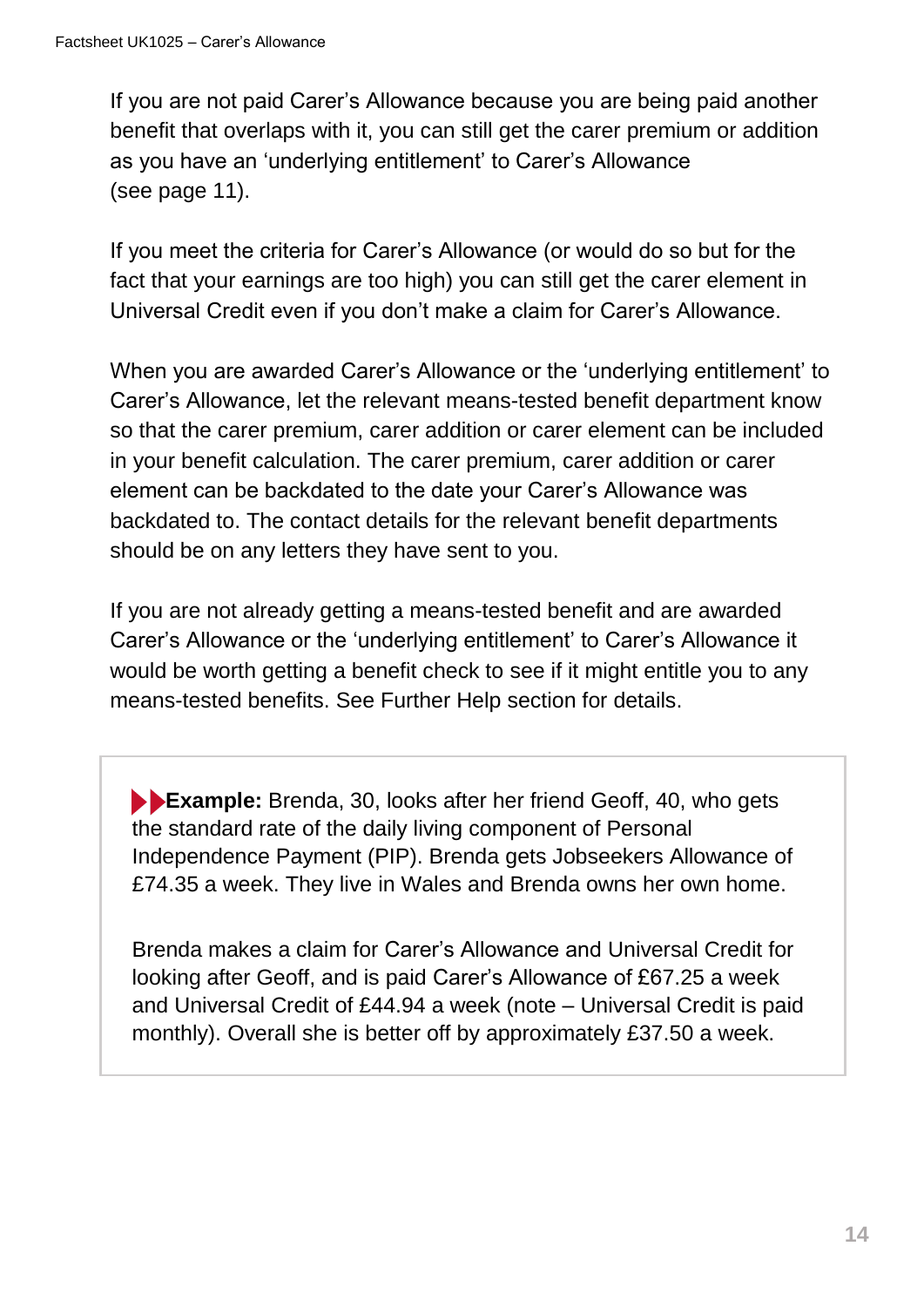Universal Credit calculation (with Carer's Allowance in payment) Maximum Universal Credit amount = personal allowance (£323.22 per month) + carer element (£162.92 per month) = £486.14 per month (**£112.19 per week**) Projected income = Carer's Allowance (£67.25 per week, which is £291.42 per month) Maximum Universal Credit amount (£486.14 per month) minus income (£291.42 per month) = £194.72 per month (**£44.94 per week**) Universal **Credit** 

Total income from Universal Credit (£44.94) plus Carer's Allowance (£67.25) = **£112.19** a week (approx. £37.50 a week more than when just Jobseekers Allowance of £74.34 a week was in payment).

### The benefits of the person you are looking after

If you claim Carer's Allowance the disability benefit of the person you are looking after will not be affected; and if they are getting a State Pension this will not be affected either. However, if the person you are looking after is getting means-tested benefits, your claim for Carer's Allowance could affect how much they get. If they are getting the severe disability premium (or severe disability addition in Pension Credit) as part of their means-tested benefits, they will lose this if you are paid Carer's Allowance.

The severe disability premium (or severe disability addition in Pension Credit) is £66.95 a week and will be included in the means-tested benefits of the person you are looking after if they meet all of the following conditions:

- $\blacktriangleright$  they receive a qualifying disability benefit:
	- the middle or the higher rate of the care component of DLA
	- the daily living component of PIP (at either rate)
	- Attendance Allowance (at either rate) or Constant Attendance
	- Allowance paid with the Industrial Injuries or War Pensions schemes
	- Armed Forces Independence Payment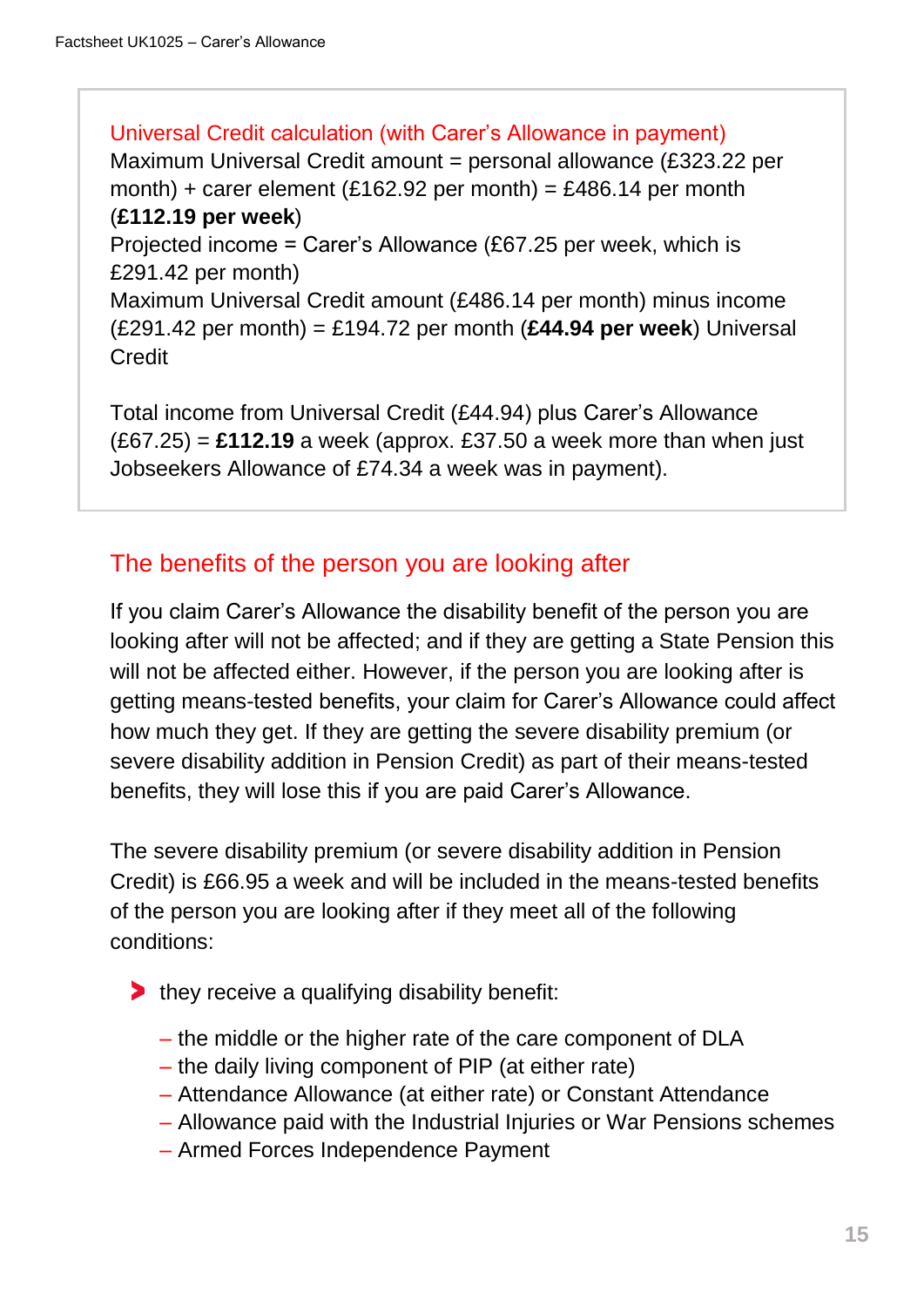- **they live alone (there are some exceptions to this such as if they live** with other people who also receive a qualifying disability benefit they will all count as living alone)
- **the one is being paid Carer's Allowance or the carer element of** Universal Credit for looking after them:
- if you aren't getting Universal Credit and just receive the 'underlying entitlement' to Carer's Allowance then the person you are looking after will not lose their severe disability premium (or addition)
- if you are getting Universal Credit and aren't being paid Carer's Allowance, but get the carer element in your Universal Credit award, then the person you are looking after will lose their severe disability premium (or addition).

 You should therefore think carefully about how a claim for Carer's Allowance may affect the benefits of the person you are looking after.

**Example:** Sarah and Joe have been friends for many years. Sarah lives alone and receives the standard rate of the daily living component of PIP. They live in England. She also receives incomerelated Employment and Support Allowance (ESA). Because she receives a qualifying disability benefit (the standard rate of the daily living component of PIP), lives alone, and no one is currently being paid Carer's Allowance for looking after her, Sarah gets the severe disability premium included in her income-related ESA award. This is worth an extra £66.95 a week.

Joe looks after Sarah. If Joe claimed Carer's Allowance and was paid this for looking after Sarah, he could be £67.25 a week better off (although he might not be better off by this much if he is also receiving a means-tested benefit – see page 13 for further details). However, Sarah would lose the severe disability premium in her income-related ESA award, and so she would be worse off by £66.95 a week.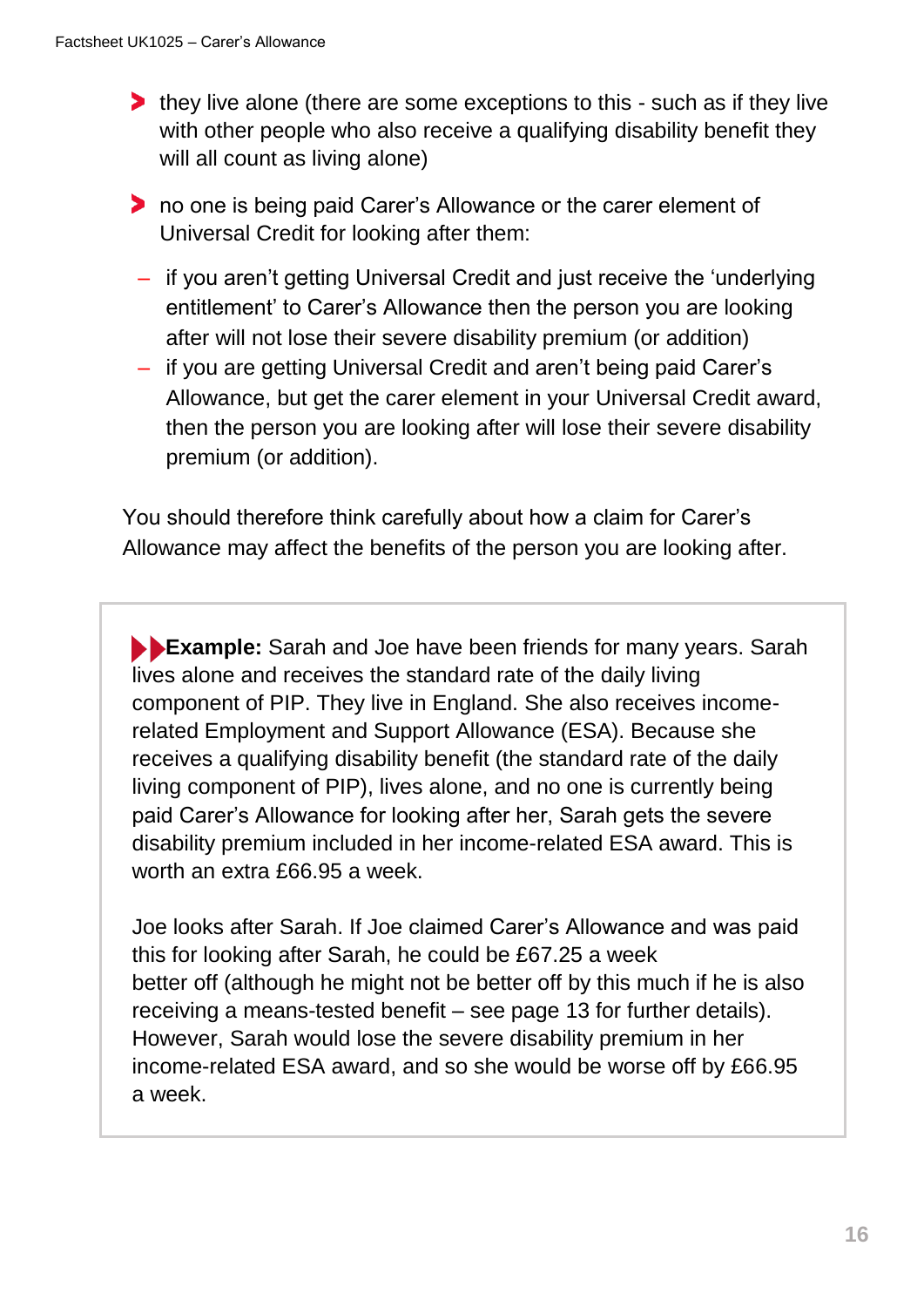# **Protecting your National Insurance (NI) record**

Your NI record is a summary of the NI contributions paid through work, or credits awarded when you are unable to work. It is used to work out your entitlement to some state benefits, eg State Pension.

For each week that you receive Carer's Allowance you get a Class 1 NI credit to help protect your record. If you are unable to claim Carer's Allowance then you may be able to claim Carer's Credit to protect your record.

Carer's Credit is a way of protecting pension rights for people who are caring for someone but are not paying NI contributions through paid work and are unable to claim Carer's Allowance. You do not get paid any money if you claim Carer's Credit but you get a NI contribution credit to help protect your record.

To claim Carer's Credit you need to be looking after someone for a total of 20 hours or more a week. The person you are looking after must normally be getting one of the following:

- the middle or the higher rate of the care component of DLA
- the daily living component of PIP (at either rate)
- Attendance Allowance (at either rate) or Constant Attendance Allowance
- > Armed Forces Independence Payment.

If the person you're caring for doesn't get one of these benefits, you may still be able to get Carer's Credit. When you apply, fill in the Care Certificate part of the application form and get a health or social care professional to sign it.

Carer's Credit can also help with breaks in your caring role. You can claim Carer's Credit for any week within 12 weeks before the date you become entitled to Carer's Allowance or following the week you stop being entitled to Carer's Allowance. This is without meeting the 20 hour condition.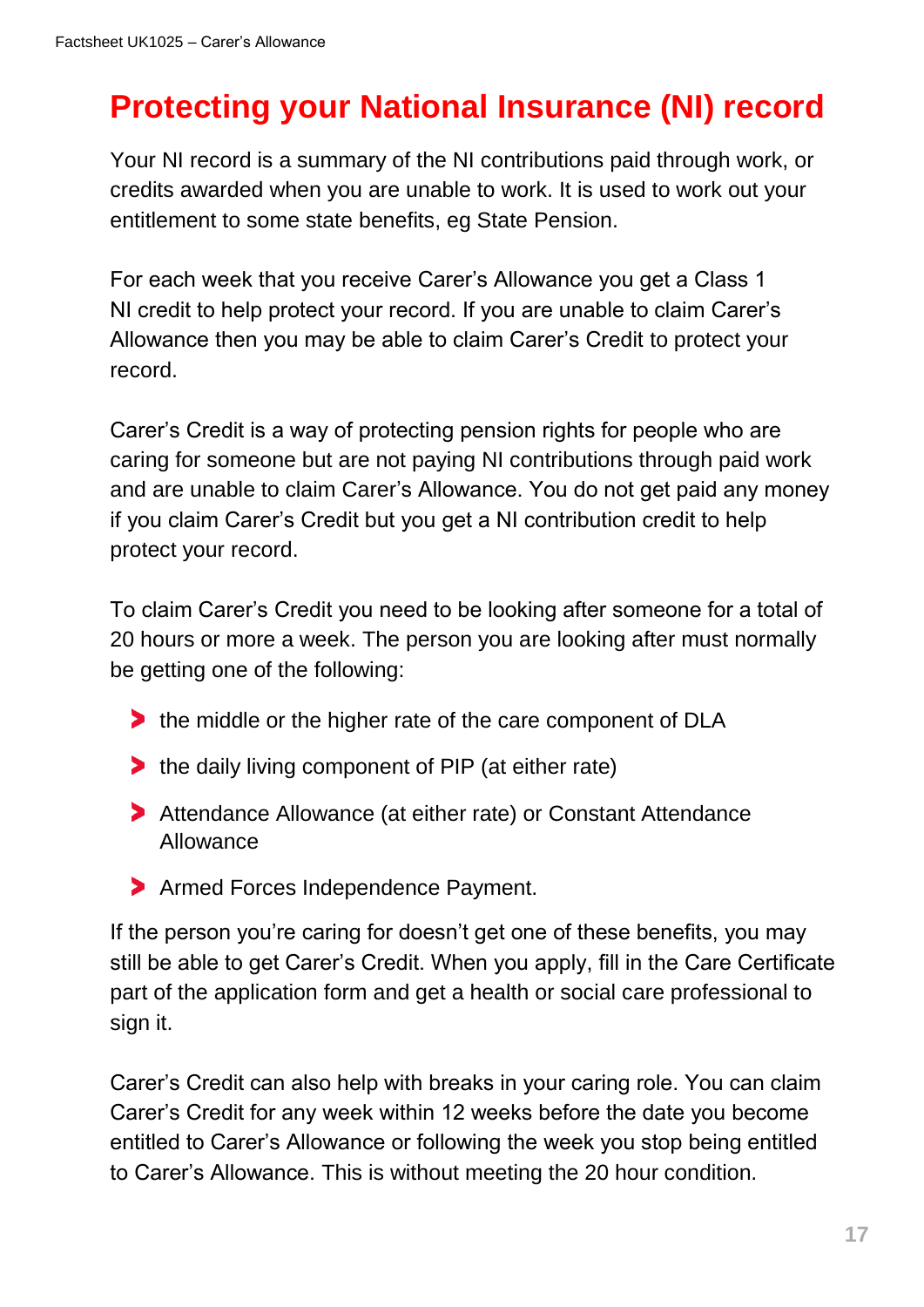This means you could have a break in caring for up to 12 weeks without losing your NI contribution credit.

To claim Carer's Credit you need to apply to the Carer's Allowance Unit (England, Wales & Scotland) or the Disability and Carers Service (Northern Ireland) – see page 26 for contact details.

**Example:** Sue cares for her brother Alfred. Alfred receives Attendance Allowance and Sue claims Carer's Allowance for looking after him. Alfred goes into hospital and his Attendance Allowance stops after 28 days. This means that Sue's Carer's Allowance will also stop after 28 days. Sue can claim Carer's Credit for up to 12 weeks after her Carer's Allowance stops.

# **How to claim Carer's Allowance**

#### *England, Wales and Scotland*

- Visit www.gov.uk/carers-allowance/how-to-claim to apply online or download a claim form.
- Request a claim pack DS700 (or DS700(SP) if you are getting a State Pension) by calling the Carer's Allowance Unit on 0800 731 0297 (text phone 0800 731 0317, calls from typetalk are also welcome).

#### *Northern Ireland*

- Visit<http://www.nidirect.gov.uk/articles/carers-allowance#toc-4> to apply online or to download a claim form.
- Request a claim pack DS700 (or DS700(SP) if you are getting a State Pension) by calling the Disability and Carers Service on 0800 587 0912 (text phone 0800 012 1574, calls from typetalk are also welcome).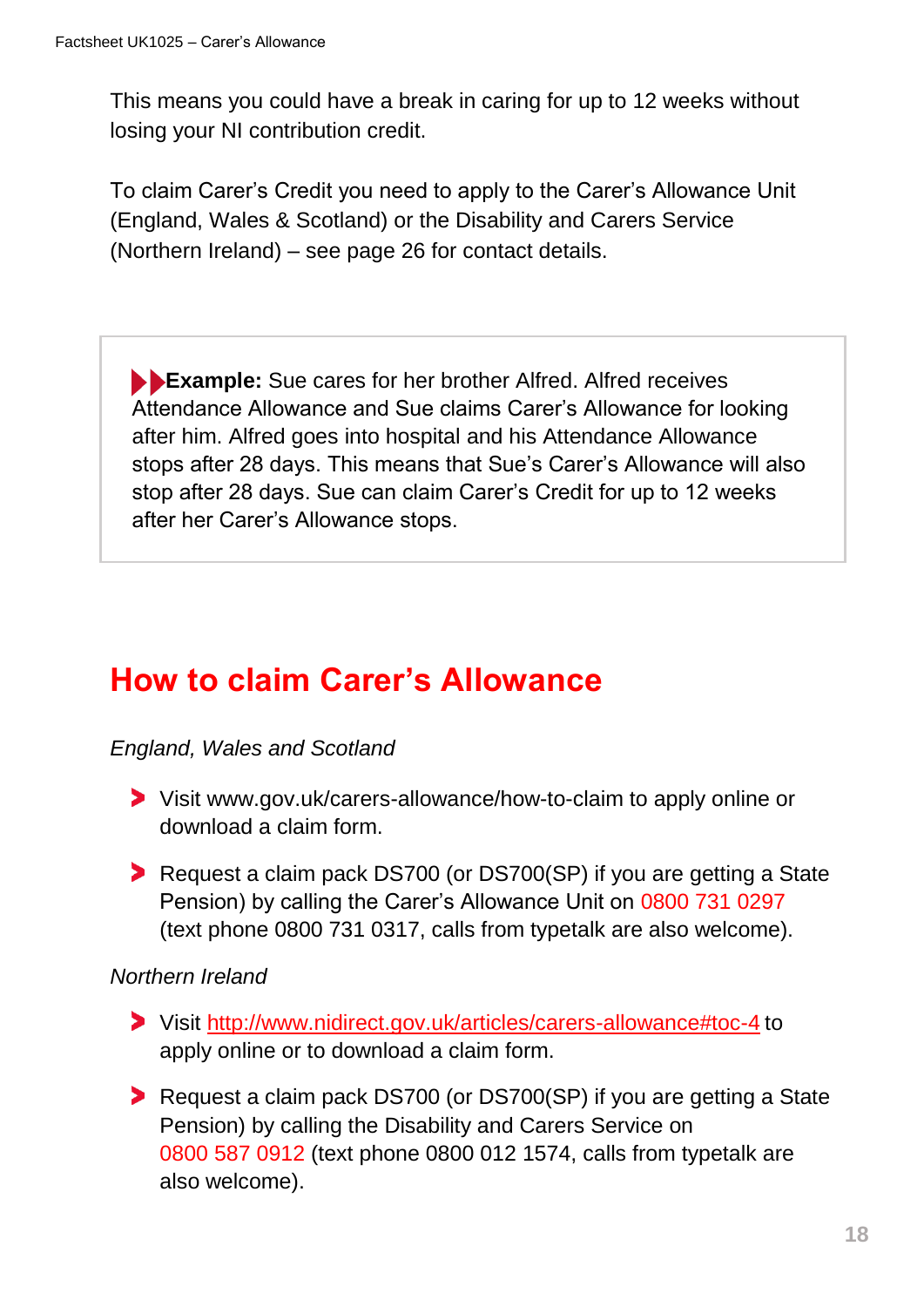**Note:** On the online claim form the person you are looking after no longer has to sign their consent. There is a disclaimer section where you declare that you have made/will make the person you are looking after aware of the potential consequences to their benefits (see the section 'the benefits of the person you are looking after'). A notification will be sent to the person you are looking after informing them that a Carer's Allowance claim has been made and the impact this may have on their benefits.

You could ask for help to complete the claim form from a local advice agency. See Further Help section for details.

# When to claim

Carer's Allowance can generally be backdated for up to three months, so long as you meet the conditions for this period. However, there is an exception where Carer's Allowance can be backdated further than three months.

If you claim Carer's Allowance within three months of the person you care for getting a decision about their qualifying disability benefit, then Carer's Allowance can get paid back up to the date the qualifying disability benefit was awarded from (as long as you meet the Carer's Allowance conditions for this whole period). You need to ask for backdating on the claim form. Carer's Allowance can also be claimed up to three months in advance, so long as you can show you will meet the conditions.

# **The decision**

You will receive a written decision on your claim that tells you whether you have been awarded Carer's Allowance and from what date. If you are awarded the 'underlying entitlement' only, you will still receive a written decision letter. Keep your decision letters as they can be useful to evidence your caring role if needed.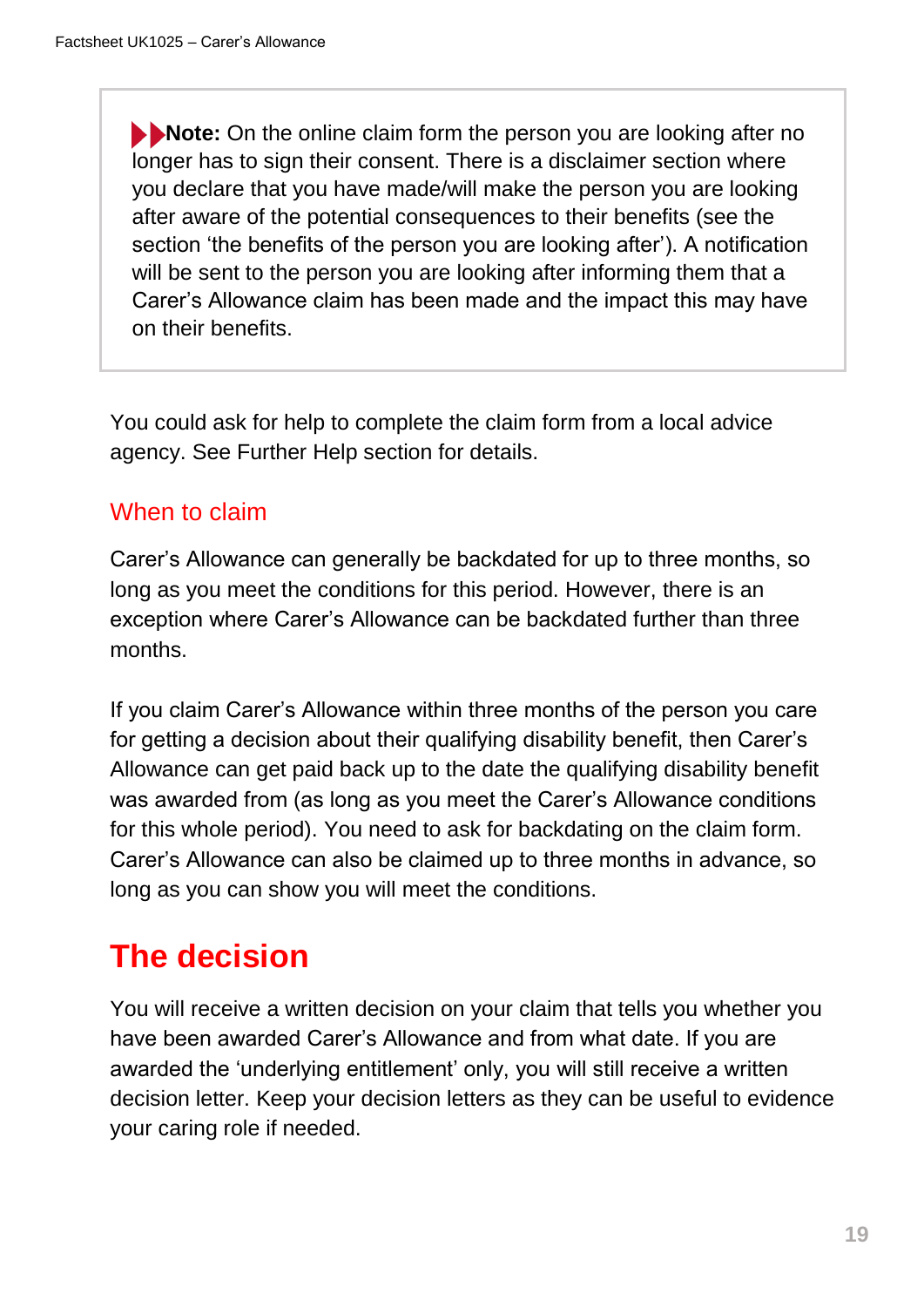# **Challenging the decision**

If you are refused Carer's Allowance, you can ask the Department for Work and Pensions (DWP) (England, Wales & Scotland) or the Department for Communities (DfC) (Northern Ireland) to look at the decision again. You must do this before you appeal. This is called a mandatory reconsideration. If you still disagree once they have done this you must lodge an appeal with the Tribunal Service (England, Wales & Scotland) or the Appeals Service (TAS) (Northern Ireland) and attach a copy of the mandatory reconsideration notice with the appeal.

It is important to challenge a decision or get advice as quickly as possible because there are time limits that generally mean you must take action within one month. If you fall outside of this time limit then it may still be possible to challenge the decision. Contact the Carers UK Adviceline for further information – see final page for contact details. For more information about appealing a benefit decision, visit [carersuk.org/appealsguide](https://www.carersuk.org/help-and-advice/financial-support/help-with-benefits/challenging-a-benefit-decision)

# **What to do if your circumstances change**

If there is a change in your circumstances, it is important to report this as soon as possible to avoid any overpayment of benefit. You can report changes in circumstances by writing to or telephoning the Carer's Allowance Unit (England, Wales & Scotland) or the Disability and Carers Service (Northern Ireland) – see page 26 for contact details. If you're concerned about overpayments, you can email us for guidance at [advice@carersuk.org](mailto:advice@carersuk.org?subject=Overpayment%20concern%20-%20Carer) or call us on 0808 808 7777 (Mon-Tues,10am-4pm).

# Taking a break

You can take a break from caring for up to four weeks in every 26 weeks and still be paid Carer's Allowance. You must have been providing 35 hours or more of care a week for at least 22 of the past 26 weeks (up to eight weeks of a stay in hospital for either you or the person you are looking after can be included in the 22 weeks). The person you have been caring for must have been in receipt of a qualifying benefit for that period.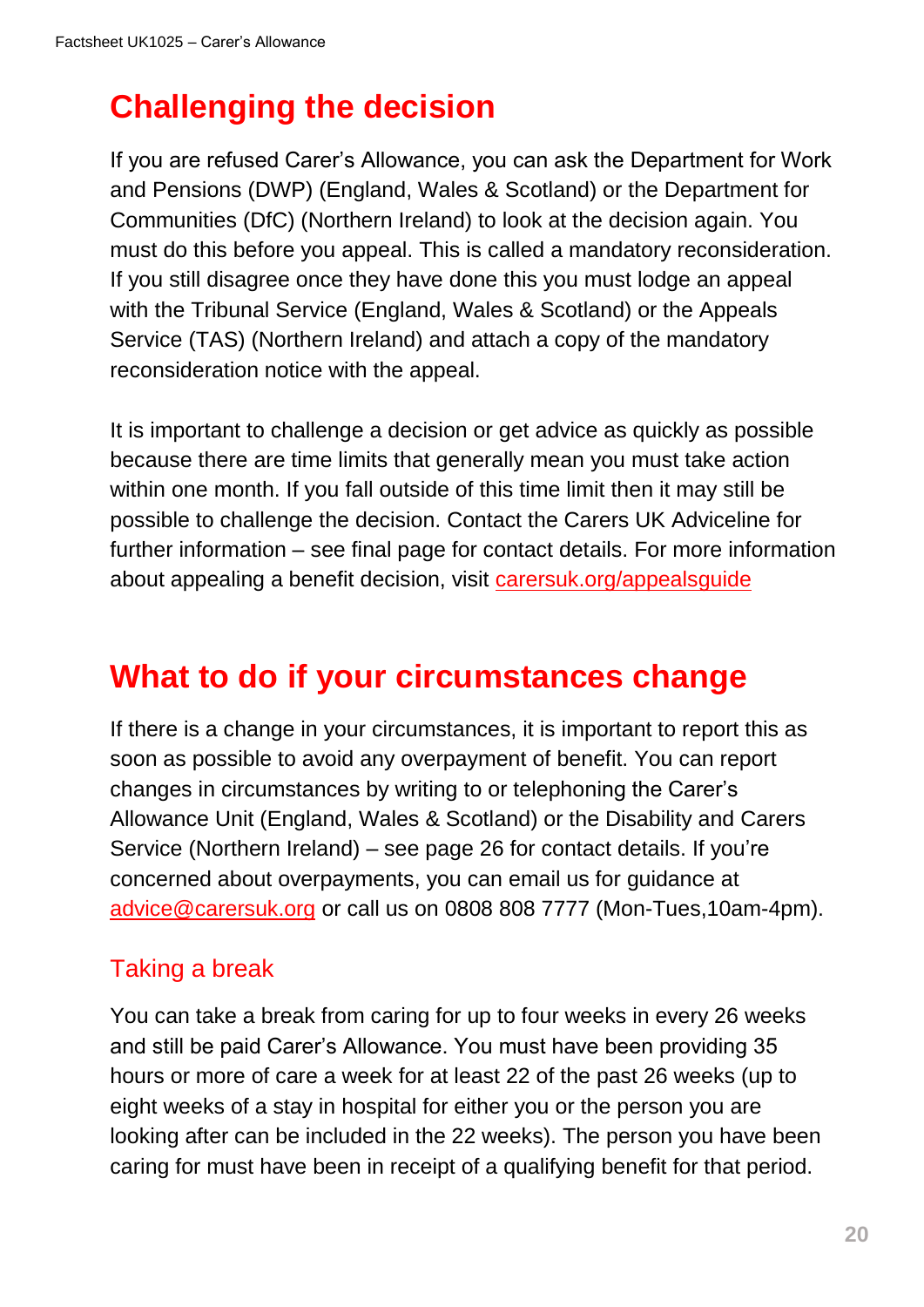Carer's Allowance will continue to be paid for up to 12 weeks if you go into hospital. You must have been providing 35 hours or more of care a week for at least 14 of the past 26 weeks. The person you care for must have been in receipt of a qualifying benefit for that period.

Note that Carer's Allowance will stop if your total breaks add up to more than 12 weeks in the past 26 weeks.

# Travelling abroad

You can continue to be paid Carer's Allowance for a temporary period whilst you are abroad if you meet all of the following conditions:

- $\triangleright$  you go abroad with the person you are looking after
- **the person you are looking after continues to receive a qualifying** disability benefit (likely to be a maximum of 26 weeks)
- $\blacktriangleright$  the purpose of your trip is to look after them.

In any other circumstances you can continue to be paid Carer's Allowance for up to four weeks as long as you have not had more than four weeks break from caring in the last 26 weeks. You may have had up to a further eight weeks' break from caring in the last 26 weeks if the reason for the break was because you or the person you care for were in hospital.

### If the person you are looking after goes into hospital

If the person you are looking after goes into hospital and you are no longer providing care for at least 35 hours a week, you can continue to get Carer's Allowance for up to 12 weeks or until their disability benefit stops:

- if you are looking after a child who was under 18 when they went into hospital, their disability benefit can continue to be paid for the whole time they are there
- if you look after an adult aged 18+ their disability benefit will stop after 28 days (and may stop sooner if they have been in hospital or residential care in the 28 days before this current stay).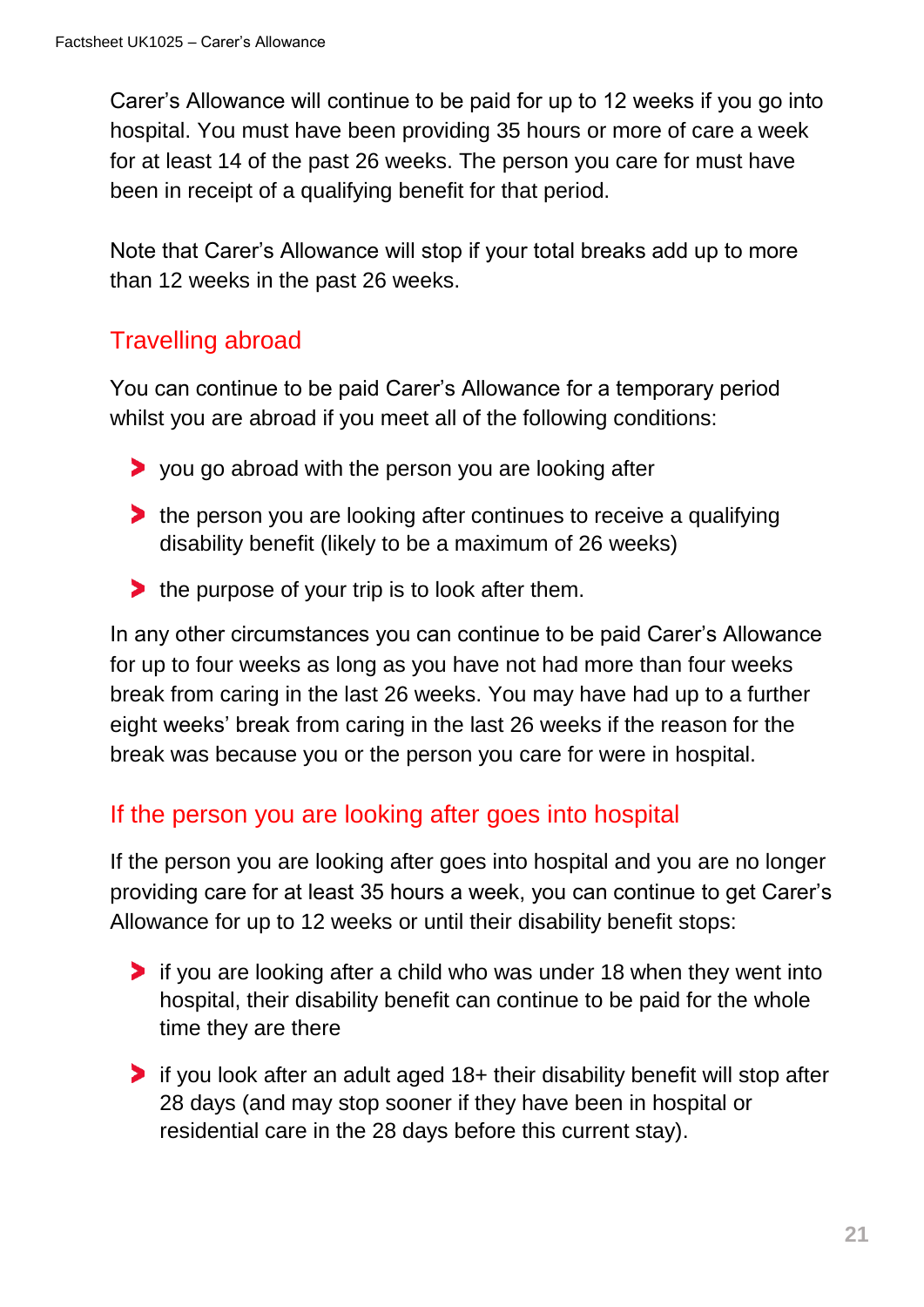Note that Carer's Allowance will stop if your total breaks add up to more than 12 weeks in the past 26 weeks.

If the person you are looking after goes into hospital and *you continue to provide care for at least 35 hours a week*, you can continue to get Carer's Allowance until their disability benefit stops. This means that if the person you look after is a child who is under 18 when they go into hospital, and you continue to provide care for at least 35 hours a week, you can continue to get Carer's Allowance for the whole time they are there.

If your Carer's Allowance stops due to the person you look after being in hospital, you can continue to get the carer premium or addition paid within your means-tested benefits for eight weeks after your Carer's Allowance stops.

If you were receiving Income Support as a carer, this can continue for up to eight weeks after your Carer's Allowance stops (and should increase to the amount you were receiving from both Carer's Allowance and Income Support).

If your Carer's Allowance stops due to the person you look after being in hospital and you are claiming Universal Credit, the carer element within your Universal Credit will also stop.

### If the person you are looking after goes into residential care

If the person you are looking after goes into residential care, you will only be able to continue to claim Carer's Allowance if they continue to receive a qualifying disability benefit and you are still caring for them for at least 35 hours a week.

The following benefits will usually stop after four weeks, when someone moves into residential care (and may stop sooner if they have been in hospital or residential care in the 28 days before this current stay):

- **the care component of Disability Living Allowance (DLA)**
- **the daily living component of Personal Independence Payment (PIP)**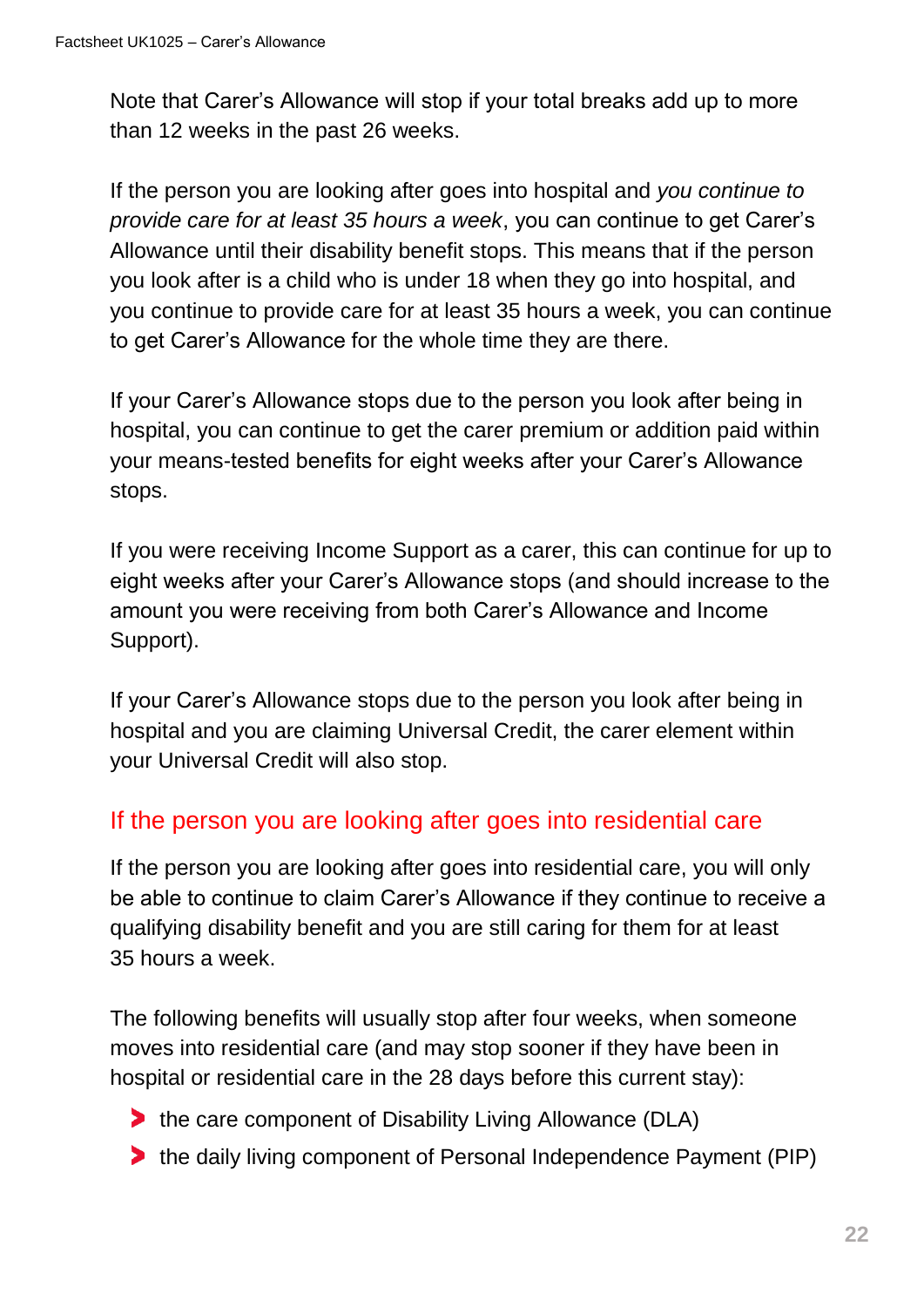#### Attendance Allowance

However, there are certain circumstances when these benefits can continue, such as where the person is paying their own fees.

If your Carer's Allowance stops due to the person you are looking after moving into residential care, you can continue to get the carer premium or addition paid with your means-tested benefits for eight weeks after your Carer's Allowance stops.

If you are receiving Income Support as a carer, this can continue for eight weeks after your Carer's Allowance stops (and should increase to the amount you were receiving from both Carer's Allowance and Income Support).

If your Carer's Allowance stops due to the person you look after being in residential care and you are claiming Universal Credit, the carer element within your Universal Credit will also stop.

#### If the person you are looking after dies

You can usually continue to get Carer's Allowance for up to eight weeks after the person you are looking after dies, as long as you continue to meet the age, study, earnings and residence criteria (see pages 3-10).

If you are receiving means-tested benefits you can usually continue to get the carer premium or addition within your means-tested benefits for up to eight weeks after the person you look after dies. If you are receiving Income Support as a carer, this can also continue for up to eight weeks after the person you look after dies.

If you are receiving Universal Credit then the carer element usually continues for the rest of the assessment period in which the death occurred, and for the next two assessment periods.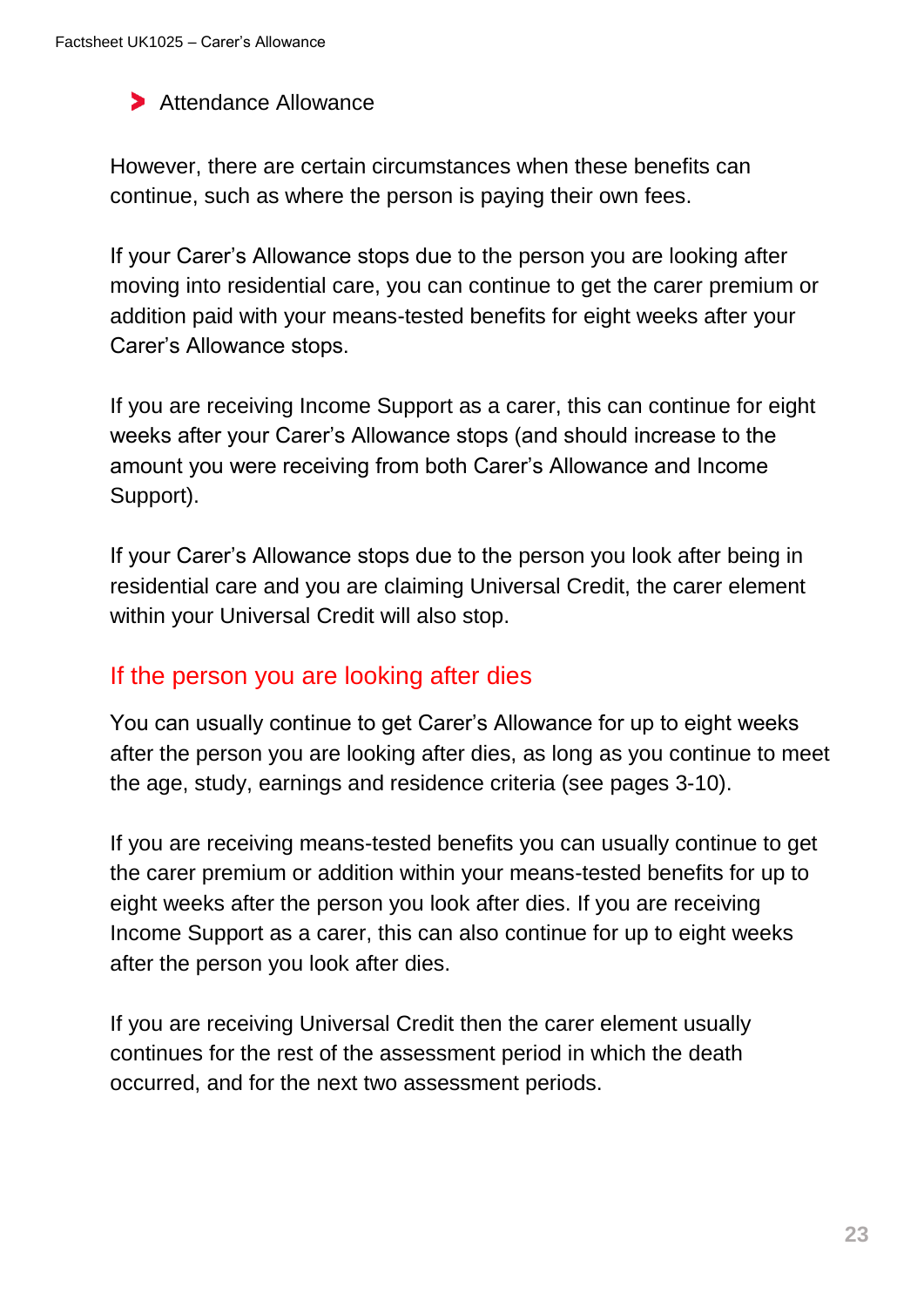**Note:** If your Carer's Allowance stops due to a break in care, there might be ways you can protect your National Insurance contribution record during the break – see page 17 for further details.

# **Further help**

Our website contains a wealth of useful information on the financial and practical matters related to caring. Visit [www.carersuk.org](https://www.carersuk.org/) and click on "Help and Advice" in the main menu.

You can find details of your local carers organisation on our website at [www.carersuk.org/local-support.](http://www.carersuk.org/local-support) For information and advice contact the Carers UK Adviceline on 0808 808 7777 or email advice@carersuk.org. If you live in Northern Ireland you can contact Carers Northern Ireland for advice on 028 9043 9843 or email advice@carersni.org.

### Other organisations

#### Age UK

A charity dedicated to helping everyone make the most of later life. w: www.ageuk.org.uk | t: 0800 055 6112 (*England*), 0800 022 3444 (*Wales*), 0800 124 4222 (*Scotland*), 0808 808 7575 (*Northern Ireland*)

#### The Appeals Service Northern Ireland

The service that handles the appeals process for benefit decisions in Northern Ireland. w: www.nidirect.gov.uk/articles/appealing-against-abenefits-decision#toc-10

#### Citizens Advice

Provides free, independent, confidential and impartial advice. England, Wales, Scotland & Northern Ireland w: www.citizensadvice.org.uk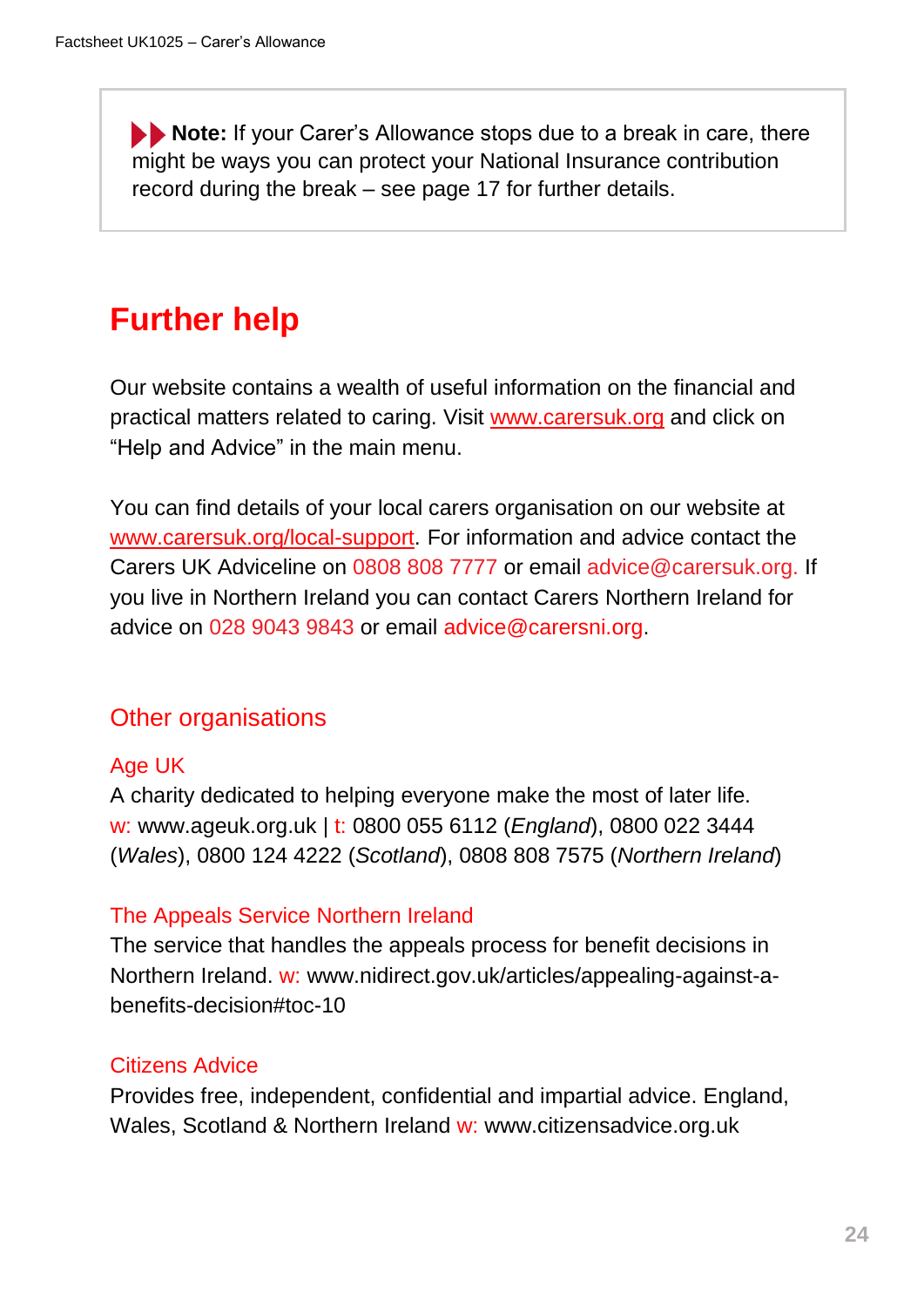#### HM Courts and Tribunals Service

To search for a court or tribunal in England or Wales, or a tribunal in Scotland. w: https://courttribunalfinder.service.gov.uk/search/

#### Independent Case Examiner

A free complaints review service for people who have made complaints about their claim for benefits. England, Wales, Scotland & Northern Ireland w: www.ind-case-exam.org.uk | t: 0800 414 8529 (textphone: 18001 0800414 8529)

#### NI Ombudsman

The government official responsible for dealing with complaints about state services. *Northern Ireland* w: https://nipso.org.uk/ t: 0800 343424 (textphone: 028 90897789)

#### Parliamentary and Health Service Ombudsman

The government official responsible for dealing with complaints about state services.

*England, Wales & Scotland* w: www.ombudsman.org.uk | t: 0345 015 4033 (textphone: 0300 061 4298)

#### Benefit helplines

Northern Ireland has three helplines for different purposes: *Benefit Enquiry Line* for general questions t: 0800 220 674 (textphone: 028 9031 1092) *Welfare Changes Helpline* for independent advice on benefits changes t: 0808 802 0020 *Make the Call* - to check you're not missing out on benefits t: 0800 232 1271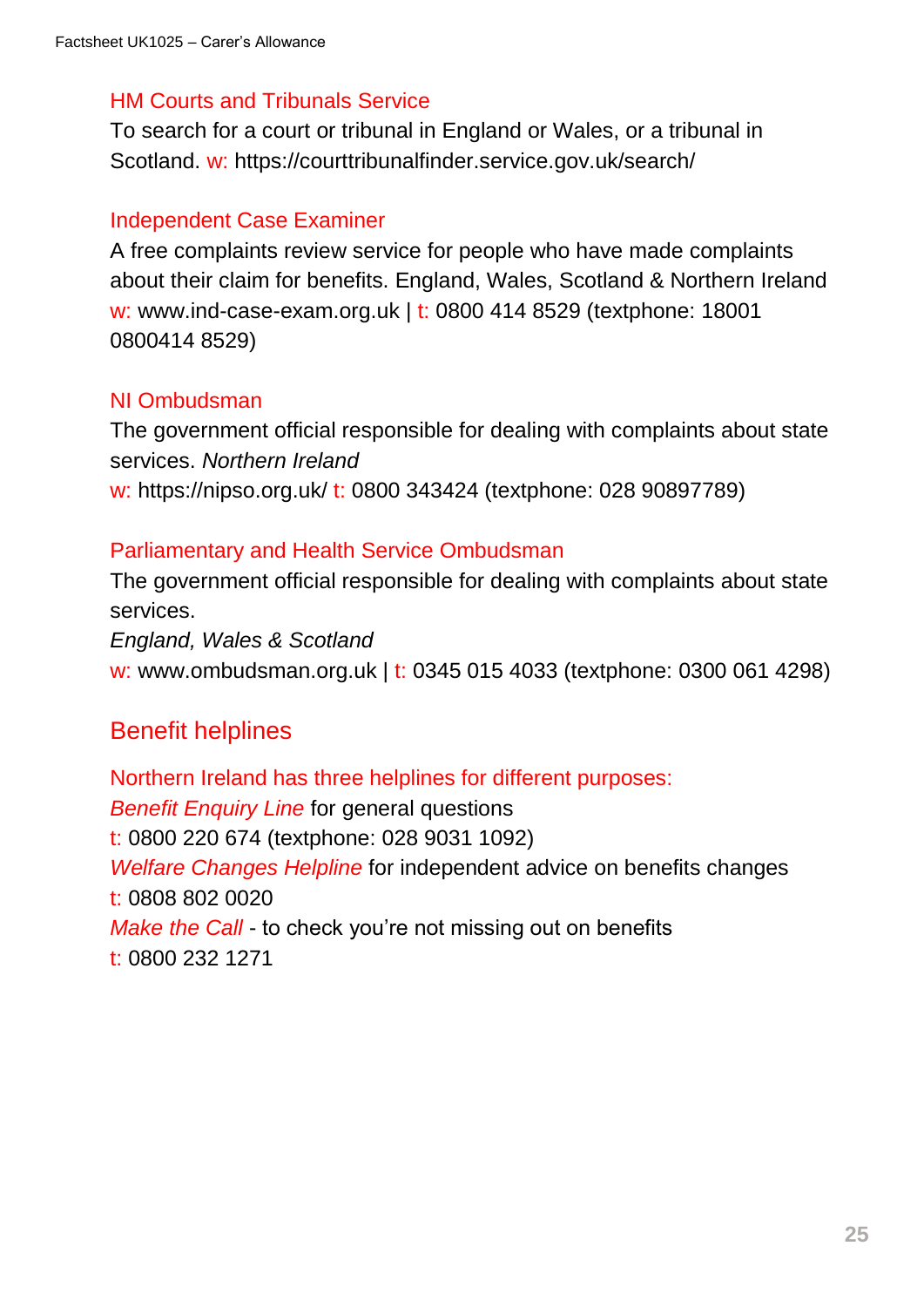In Northern Ireland there is one contact for Attendance Allowance, Carer's Allowance and Disability Living Allowance, the Northern Ireland Disability and Carers Service:

t: 0800 587 0912 (textphone: 0800 012 1574)

#### Attendance Allowance

*England, Wales & Scotland* t: 0800 731 0122 (textphone: 0800 731 0317)

Carer's Allowance Unit

*England, Wales & Scotland* t: 0800 731 0297 (textphone: 0800 731 0317)

Carer's Allowance Supplement/ Young Carer Grant -

Social Security Scotland

*Scotland*

t: 0800 182 2222 (textphone: 0800 731 0317)

#### Disability Living Allowance

*England, Wales & Scotland* - If you were born on or before 8 April 1948: t: 0800 731 0122 (textphone: 0800 731 0317) - If you were born after 8 April 1948: t: 0800 121 4600 (textphone: 0800 121 4523)

For Jobseekers Allowance, Income Support and Employment and Support Allowance:

Jobcentre Plus England, Wales & Scotland New claims t: 0800 055 6688 (textphone: 0800 023 4888) Existing claims t: 0800 169 0310 (textphone: 0800 169 0314)

Social Security or Jobs & Benefits Office (Northern Ireland) Details of local offices: w: [www.nidirect.gov.uk/contacts/jobs-benefits](http://www.nidirect.gov.uk/contacts/jobs-benefits-offices)[offices](http://www.nidirect.gov.uk/contacts/jobs-benefits-offices) New ESA claims t: 0800 085 6318 (textphone: 0800 328 3419) Existing claims t: 0800 587 1377 (textphone: 0800 328 3419)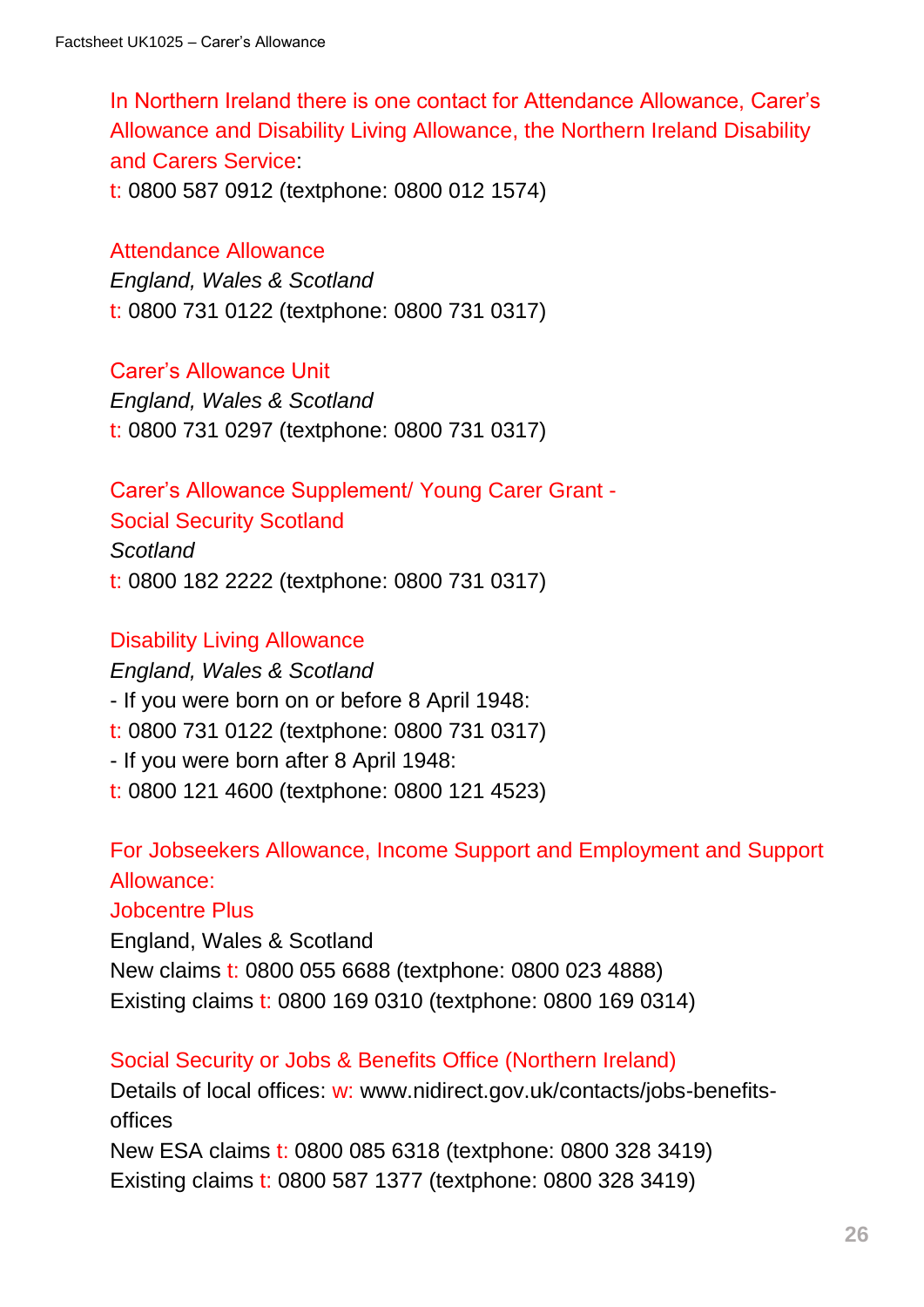#### Pension Credit and Pension Service

*England, Wales & Scotland* New claims t: 0800 731 7898 (textphone: 0800 731 7339) Existing claims: t: 0800 731 0469 (textphone: 0800 731 0464) *Northern Ireland* New claims for Pension Credit t: 0808 100 6165 (textphone: 0800 587 0892) Existing claims for Pension Credit t: 0800 587 0892 New claims for State Pension t: 0808 100 2658 Existing claims for State Pension t: 0800 587 0892 (textphone: 0808 100 2198)

#### Personal Independence Payment

*England, Wales & Scotland* New claims t: 0800 917 2222 (textphone: 0800 917 7777) Enquiry line t: 0800 121 4433 (textphone: 0800 121 4493) *Northern Ireland* New claims t: 0800 012 1573 (textphone: 0800 012 1574) Enquiry line t: 0800 587 0932 (textphone: 0800 587 0937)

#### Tax Credits

*England, Wales, Scotland & Northern Ireland* t: 0345 300 3900 (textphone: 0345 300 3909)

#### Universal Credit Helpline

*England, Wales & Scotland* t: 0800 328 9344 (textphone: 0800 328 1344) *Northern Ireland* t: 0800 012 1331 (textphone: 0800 012 1441)